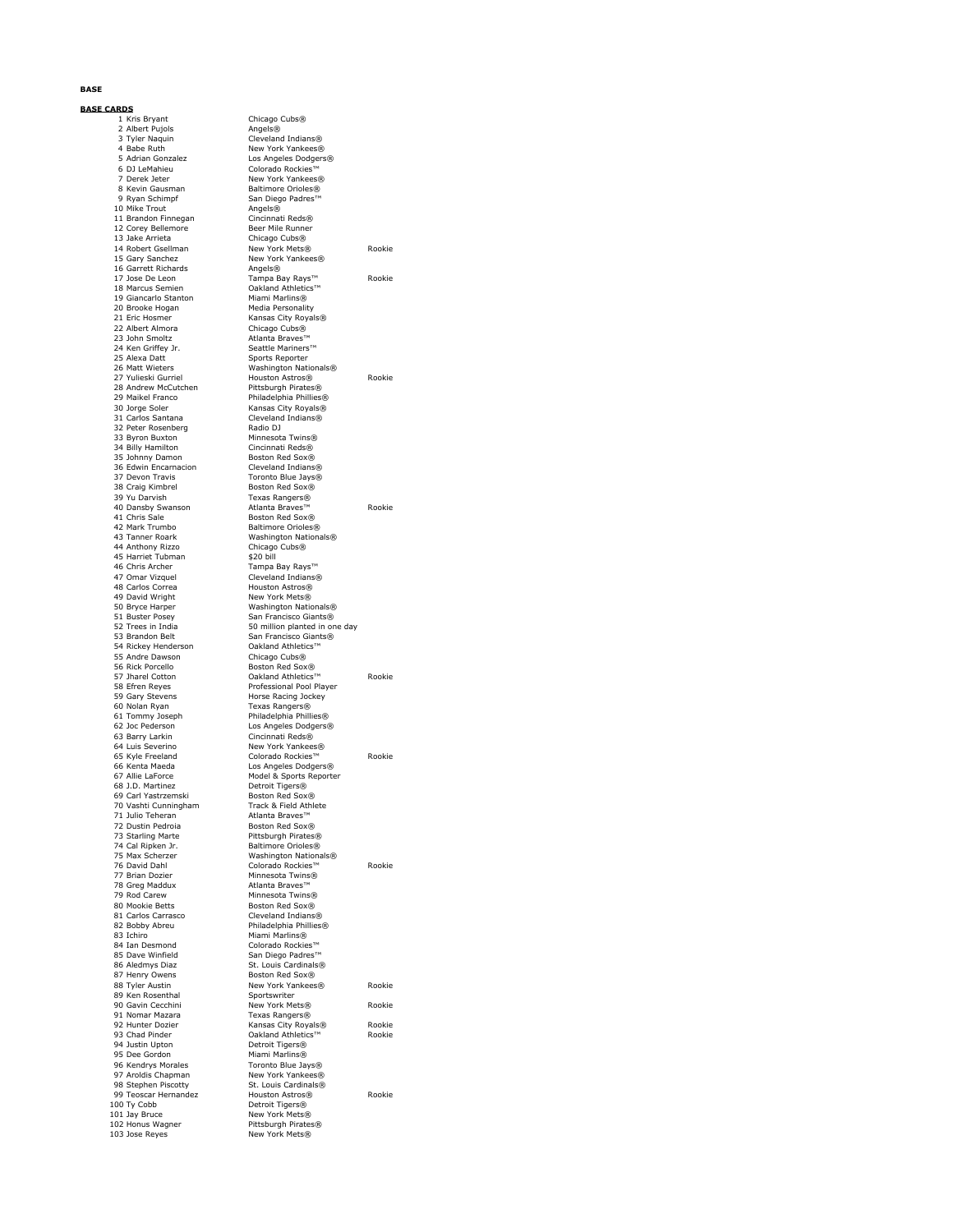104 Dexter Fowler St. Louis Cardinals®<br>105 Brett Gardner New York Yankees® 105 Brett Gardner New York Yankees®<br>106 Sean Manaea → Oakland Athletics™ 107 Pedro Martinez 109 Cole Hamels<br>110 Ted Williams 100 Cole Hamels<br>
110 Ted Williams Boston Red Sox®<br>
111 Alex Gordon Maximus Roston Red Sox®<br>
112 Jayson Werth Washington Natio 111 Alex Gordon Kansas City Royals® 112 Jayson Werth Washington Nationals® 113 Adam Jones Baltimore Orioles®<br>114 Yasiel Puig Casses Bodger 114 Yasiel Puig Los Angeles Dodgers® 115 Carlos Rodon Chicago White Sox® 116 Aaron Sanchez Toronto Blue Jays® 118 Cameron Maybin 119 Garrett McNamara<br>120 Vince Velasquez 119 Garrett McNamara<br>
119 Garrett McNamara<br>
120 Vince Velasquez Philadelphia Phillies®<br>
121 Randal Grichuk St. Louis Cardinals® 122 Reggie Jackson **Oakland Athletics**™<br>123 George Springer Houston Astros® 123 George Springer and Houston Astrosomers (124 Kyle Schwarber 124 Kyle Schwarber<br>125 Paul Goldschmidt 126 Adrian Beltre 127 Ollie Schniederjans<br>128 Tyler Glasnow 132 Corey Seager<br>
133 Addison Russell<br>
133 Addison Russell<br>
134 Steven Matz<br>
134 Steven Matz<br>
134 Steven Matz<br>
134 Steven Matz<br>
135 Addison Russell<br>
134 Steven Matz<br>
137 Addison Russell 134 Steven Matz<br>135 Josh Donaldson 135 Josh Donaldson Toronto Blue Jays®<br>136 Bo Jackson Mansas City Royals® 137 Nolan Arenado<br>
138 Adam Duvall Colorado Rockies<br>
138 Adam Duvall Cincinnati Reds®<br>
139 David Price Boston Red Sox® 139 David Price<br>140 Ryan Braun 141 Michael Fulmer<br>142 Tom Anderson 142 Tom Anderson Myspace Co-Founder<br>143 Paris Locks Corporation Sold for refugee aid 143 Paris Locks Sold for refugee aid<br>144 Frank Thomas Sold Chicago White Sox® 145 A.J. Reed Houston Astros® 146 Justin Verlander Detroit Tigers® 147 Salvador Perez **Kansas City Royals®**<br>148 Jesse Winker **Kansas City Royals®** 149 Mike Piazza New York Mets® 150 Sandy Koufax Los Angeles Dodgers® 151 Jacoby Ellsbury New York Yankees® 152 Jackie Robinson 152 Jackie Robinson<br>153 Sean Doolittle Colland Athletics™<br>153 Sean Doolittle Colland Athletics™<br>154 David Ortiz Boston Red Sox® 155 Joey Votto Cincinnati Reds®<br>156 Daniel Murphy Mashington Natio<br>157 Carson Fulmer Chicago White So 158 Xander Bogaerts Boston Red Sox®<br>159 Yoenis Cespedes New York Mets® 160 Michal Kapral<br>161 Ernie Banks 160 Michal Kapral **161 Ernie Banks**<br>161 Ernie Banks Chicago Cubs®<br>162 Sonny Gray **Calland Athleti** 163 Wesley Bryan<br>164 Gerrit Cole 165 Jayson Stark<br>166 Manny Margot 167 Andres Galarraga<br>168 Robbie Ray 170 Jackie Bradley Jr.<br>171 Jose Canseco 171 Jose Canseco Contra Contra Contra Contra Contra Contra Contra Contra<br>172 Aaron Judge Contra New York Yankees 173 Odubel Herrera **Philadelphia Phillies®**<br>174 Danny Duffy **Canada Ray Ransas City Royals®** 175 Noah Syndergaard Mew York Mets®<br>176 Marcus Stroman Toronto Blue Jays® 177 Valarie Jenkins<br>178 Clayton Kershaw 177 Valarie Jenkins<br>
177 Valarie Jenkins<br>
178 Clayton Kershaw Los Angeles Dodgers®<br>
179 Kirhy Smart<br>
College Football Coach 179 Kirby Smart College Football Coach<br>180 Corey Kluber Cleveland Indians®<br>181 Mark McGwire St. Louis Cardinals® 180 Corey Kluber Cleveland Indians® 181 Mark McGwire St. Louis Cardinals® 184 Jose Altuve Nouston Astros®<br>185 Wil Myers San Diego Padres™ 187 Eric LeGrand Football Player<br>188 Gregory Polanco Pittsburgh Pirates® 188 Gregory Polanco Pittsburgh Pittsburgh Pittsburgh Pittsburgh Pittsburgh Pittsburgh Pittsburgh Pittsburgh Pittsburgh Pittsburgh Pittsburgh Pittsburgh Pittsburgh Pittsburgh Pittsburgh Pittsburgh Pittsburgh Pittsburgh Pitt 189 Joe Manganiello<br>190 Matt Carpenter 191 Jay Glazer Sportswriter<br>192 Willson Contreras Chicago Cubs® 192 Willson Contreras Chicago Cubs® 193 Todd Frazier Chicago White Sox® 194 A.J. Pollock Arizona Diamondbacks®<br>195 Matt Kemp Atlanta Braves™ 196 Jose Bautista Toronto Blue Jays® 197 Ben Zobrist Chicago Cubs®<br>198 Javier Baez Chicago Cubs® 198 Javier Baez Chicago Cubs® 199 Curtis Granderson 200 Francisco Lindor Cleveland Indians® 203 Carlos Gonzalez Colorado Rockies™ 204 Manny Machado Baltimore Orioles® 207 Edwin Diaz Seattle Mariners™<br>208 Felix Hernandez Seattle Mariners™ 208 Felix Hernandez<br>209 Mitch Haniger

106 Sean Manaea Oakland Athletics™ 108 Ryon Healy Oakland Athletics™ Rookie 110 Animaline Houston County Houston Astros® Rookie<br>117 Joe Musgrove Houston Astros® Rookie<br>118 Cameron Mavbin 1111 Randal Philadelphia Philadelphia Arizona Diamondbacks®<br>Texas Rangers®<br>Professional Golfer 128 Tyler Glasnow Pittsburgh Pirates® Rookie 129 Ozzie Smith St. Louis Cardinals® 130 Renato Nunez Oakland Athletics™ Rookie **Baseball Executive** Los Angeles Dodgers®<br>Chicago Cubs® 136 Blue Says® 1378 Colorado Rockies™<br>Cincinnati Reds® Milwaukee Brewers™<br>Detroit Tigers® 148 Jesse Winker Cincinnati Reds® Rookie<br>149 Mike Piazza Mew York Mets® Boston Red Sox® 156 Daniel Murphy Washington Nationals® 157 Carson Fulmer Chicago White Sox® Rookie Cincago Cabs®<br>
Cakland Athletics™<br>
Professional Golfer Pittsburgh Pirates®<br>Sportswriter 166 Marchines<br>166 Marchines™ Rookie<br>166 Marchines™ Rookies™ Arizona Diamondbacks® 169 Antonio Senzatela Colorado Rockies™ Rookie<br>170 Jackie Bradlev Jr. Boston Red Sox® 172 Aaron Judge New York Yankees® Rookie Kansas City Royals®<br>New York Mets®<br>Toronto Blue Jays® 182 Kyle Hendricks Chicago Cubs® 183 Amir Garrett Cincinnati Reds® Rookie 186 Josh Bell Pittsburgh Pirates® Rookie Accor<br>St. Louis Cardinals®<br>Snortswriter 201 Orlando Arcia Milwaukee Brewers™ Rookie 202 Jurickson Profar Texas Rangers® 205 Alex Bregman Houston Astros® Rookie Philadelphia Phillies® 209 Mitch Haniger Seattle Mariners™ Rookie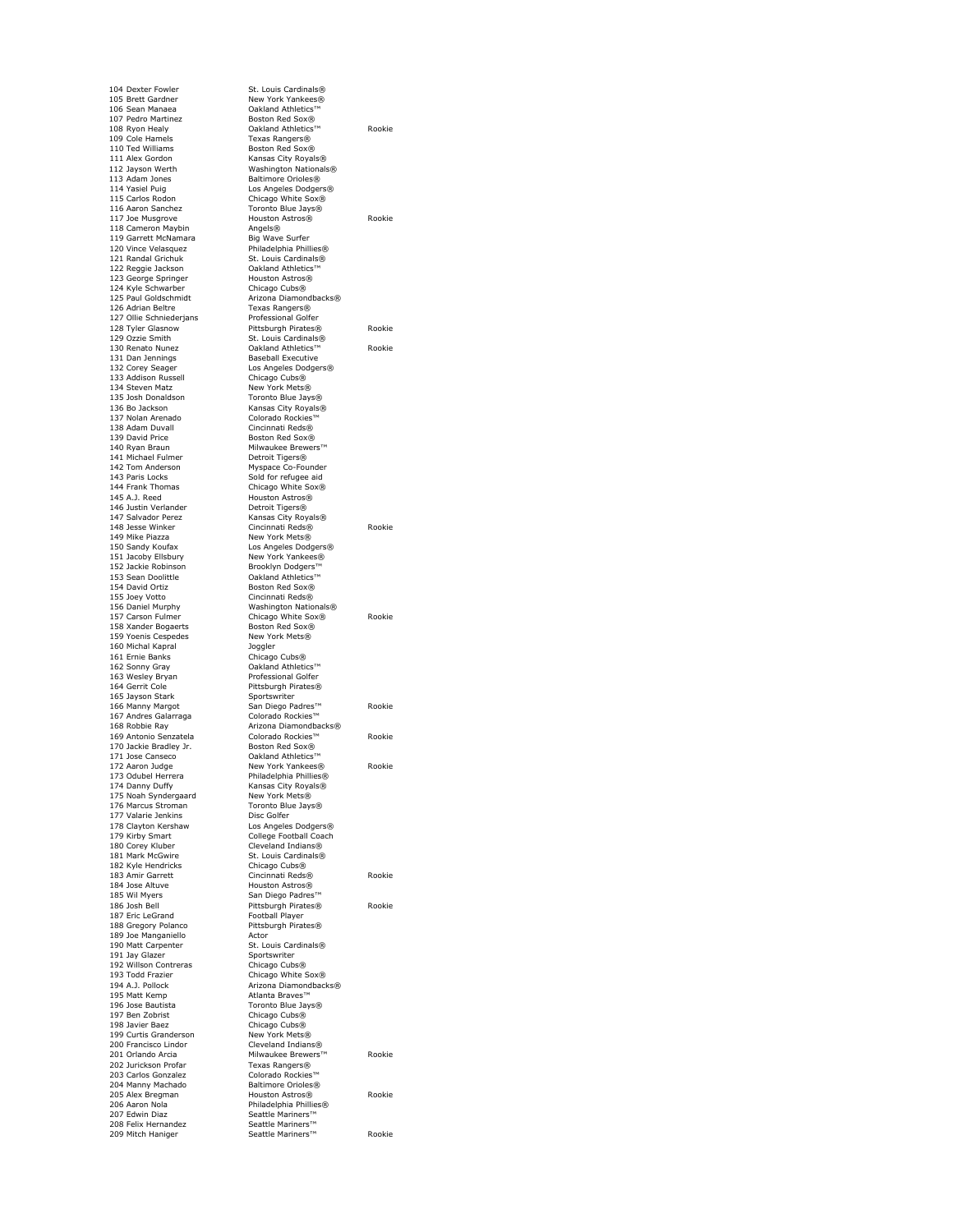210 Didi Gregorius New York Yankees® 211 Ben Smith CrossFit Athlete 212 Don Mattingly New York Yankees®<br>213 Blake Snell Tampa Bay Rays™ 214 Nick Jonas Musician 215 Yasmany Tomas<br>
215 Yasmany Tomas<br>
216 Michael Conforto<br>
217 Brooks Robinson<br>
217 Brooks Robinson<br>
218 Baltimore Orioles 217 Brooks Robinson Baltimore Orioles® 218 Tim Anderson Chicago White Sox® 219 Johnny Cueto<br>220 Chipper Jones<br>221 Yadier Molina 221 Yadier Molina<br>
221 Yadier Molina<br>
222 Jake Thompson<br>
Philadelphia Phillies® 224 U.S. National Park Service<br>224 U.S. National Park Service Centennial Anni<br>225 Ian Kinsler Detroit Tigers® 225 Ian Kinsler Detroit Tigers® 226 Ryne Sandberg Chicago Cubs® 227 Jon Gray Colorado Rockies™ 228 Ryan Zimmerman Mashington Nationals®<br>229 Rougned Odor Texas Rangers®<br>230 Kyle Seager Seattle Mariners™ 229 Rougned Odor Texas Rangers® 230 Kyle Seager Seattle Mariners™ 231 Hank Aaron **Atlanta Braves™**<br>232 Jose Abreu **Atlanta Braves**™ Chicago White S 233 Jake Lamb Arizona Diamondbacks®<br>234 Charlie Blackmon Colorado Rockies™ 234 Charlie Blackmon 235 Roger Clemens<br>
236 Jason Kipnis<br>
237 Andrew Benintendi<br>
237 Andrew Benintendi<br>
Boston Red Sox® 238 Andrew Miller Cleveland Indians® 239 Jameson Taillon 240 Masahiro Tanaka New York Yankees®<br>241 Zach Britton Raltimore Orioles® 241 Zach Britton Baltimore Orioles®<br>242 Luke Weaver St. Louis Cardinals 245 Roman Quinn<br>
246 William Shatner<br>
247 Victor Martinez<br>
247 Victor Martinez<br>
247 Victor Martinez<br>
247 Victor Martinez 247 Victor Martinez<br>248 Wilson Ramos 249 Sage Steele Sportscaster<br>250 Lyle Thompson Lacrosse Player 250 Lyle Thompson Lacrosse Player 250 Eyic Momps 252 George Brett Kansas City Royals® 252 Brandon Phillips<br>253 Brandon Phillips<br>254 Hunter Pence 253 Brandon Phillips<br>
254 Hunter Pence San Francisco Giants®<br>
255 Trea Turner Washington Nationals®<br>
255 Trea Turner Washington Nationals®<br>
256 Andy Katz Basketball Analyst 255 Trea Turner Washington Nationals® 256 Andy Katz Basketball Analyst 257 Lou Gehrig New York Yankees® 259 Roger Maris New York Yankees®<br>260 Jonathan Villar Milwaukee Brewers<sup>™</sup><br>261 Mike Moustakas New Kansas City Royals® 260 Jonathan Villar Milwaukee Brewers™<br>261 Mike Moustakas Kansas City Royals® 264 Robinson Cano Seattle Mariners™<br>265 Kevin Kiermaier Tampa Bay Rays™ 266 Greg Bird **New York Yankees®**<br>267 Dellin Betances New York Yankees® 267 Dellin Betances<br>267 Dellin Betances<br>268 Matt Olson Dakland Athletics™ 269 Krazy George Super Fan 270 Jason Heyward Chicago Cubs® 271 Stephen Strasburg Washington Nationals® 272 J.T. Realmuto Miami Marlins®<br>272 J.T. Realmuto Miami Marlins®<br>273 Jean Sequra Seattle Mariners™ 273 Jean Segura November Seattle Mariners™<br>274 Laurie Hernandez November Gymnast 275 Joe Panik San Francisco Giants®<br>276 Giant Panda San Francisco Giants® 276 Giant Panda **Removal from Endangered List** Removal from Endangered List 277 Miguel Sano Minnesota Twins® 278 Trevor Story Colorado Rockies™<br>279 Randy Johnson Colorado Rockies 280 Freddie Freeman Atlanta Braves™ 281 Yoan Moncada<br>282 Christian Yelich<br>283 Chris Davis 283 Chris Davis Baltimore Orioles® 284 Miguel Cotto Professional Boxer 286 Roberto Clemente<br>
287 Elvis Andrus 287 Elvis Andrus Texas Rangers®<br>1288 Jorge Alfaro Philadelphia Philli<br>1289 Julio Urias Texas Los Angeles Dodg 290 Jacob deGrom New York Mets®<br>291 Ender Inciarte Atlanta Braves™ 291 Ender Inciarte<br>292 Evan Longoria 293 Johnny Bench Cincinnati Reds<br>
293 Johnny Bench Cincinnati Reds<br>
294 Miguel Cabrera Detroit Tigers® 294 Miguel Cabrera<br>295 James Shields 295 James Shields Chicago White Sox®<br>296 Zack Greinke Chicago Arizona Diamondback 297 Troy Tulowitzki Toronto Blue Jays® 298 Nelson Cruz Seattle Mariners™ 299 Stephen A. Smith Sports Analyst 300 Max Kepler Minnesota Twins® **BASE CARD SHORT PRINTS**

Tampa Bay Rays™ Arizona Diamondbacks® San Francisco Giants®<br>Atlanta Braves™ 222 Jake Thompson Philadelphia Phillies® Rookie<br>223 Lucas Giolito Chicago White Sox® Chicago White Sox®<br>Centennial Anniversary Chicago White Sox® 236 Jason Kipnis Cleveland Indians® 237 Andrew Benintendi Boston Red Sox® Rookie 242 Luke Weaver St. Louis Cardinals® Rookie<br>243 Alex Reyes St. Louis Cardinals® Rookie<br>244 Khris Davis Oakland Athletics™ 243 Alex Reyes St. Louis Cardinals® Rookie 244 Khris Davis Oakland Athletics™ Philadelphia Phillies® Rookie<br>Actor Tampa Bay Rays™<br>Sportscaster Cincinnati Reds® 262 JaCoby Jones Detroit Tigers® Rookie 263 Kevin Kelley High School Football Coach 268 Matter Oakland Athletics™ Rookie<br>268 Matter Cookie<br>268 Matter Cookie Arizona Diamondbacks® 281 Chicago White Sox® Rookie<br>281 Marii Marlins® 285 Hunter Renfroe San Diego Padres™ Rookie<br>286 Roberto Clemente Pittsburgh Pirates® 288 Jorge Alfaro Philadelphia Phillies® Rookie 289 Julio Urias Los Angeles Dodgers® Tampa Bay Rays™<br>Cincinnati Reds® Arizona Diamondbacks®<br>Toronto Blue Javs® 301 Baltimore Orioles® Rookie<br>Chicago Cubs® **303 Differences** Montréal Expos™

301 Trey Mancini<br>302 Jon Lester

| 303 Tim Raines        | Montreal Expos."      |        |
|-----------------------|-----------------------|--------|
| 304 Whitey Ford       | New York Yankees®     |        |
| 305 Ty Blach          | San Francisco Giants® | Rookie |
| 306 Marcell Ozuna     | Miami Marlins®        |        |
| 307 J.J. Hardy        | Baltimore Orioles®    |        |
| 308 Jordan Zimmermann | Detroit Tigers®       |        |
| 309 Fernando Rodney   | Arizona Diamondbacks® |        |
| 310 Brandon Crawford  | San Francisco Giants® |        |
| 311 Adam Eaton        | Washington Nationals® |        |
| 312 Raimel Tapia      | Colorado Rockies™     | Rookie |
| 313 Matt Strahm       | Kansas City Royals®   | Rookie |

313 Matt Strahm Kansas City Royals® Rookie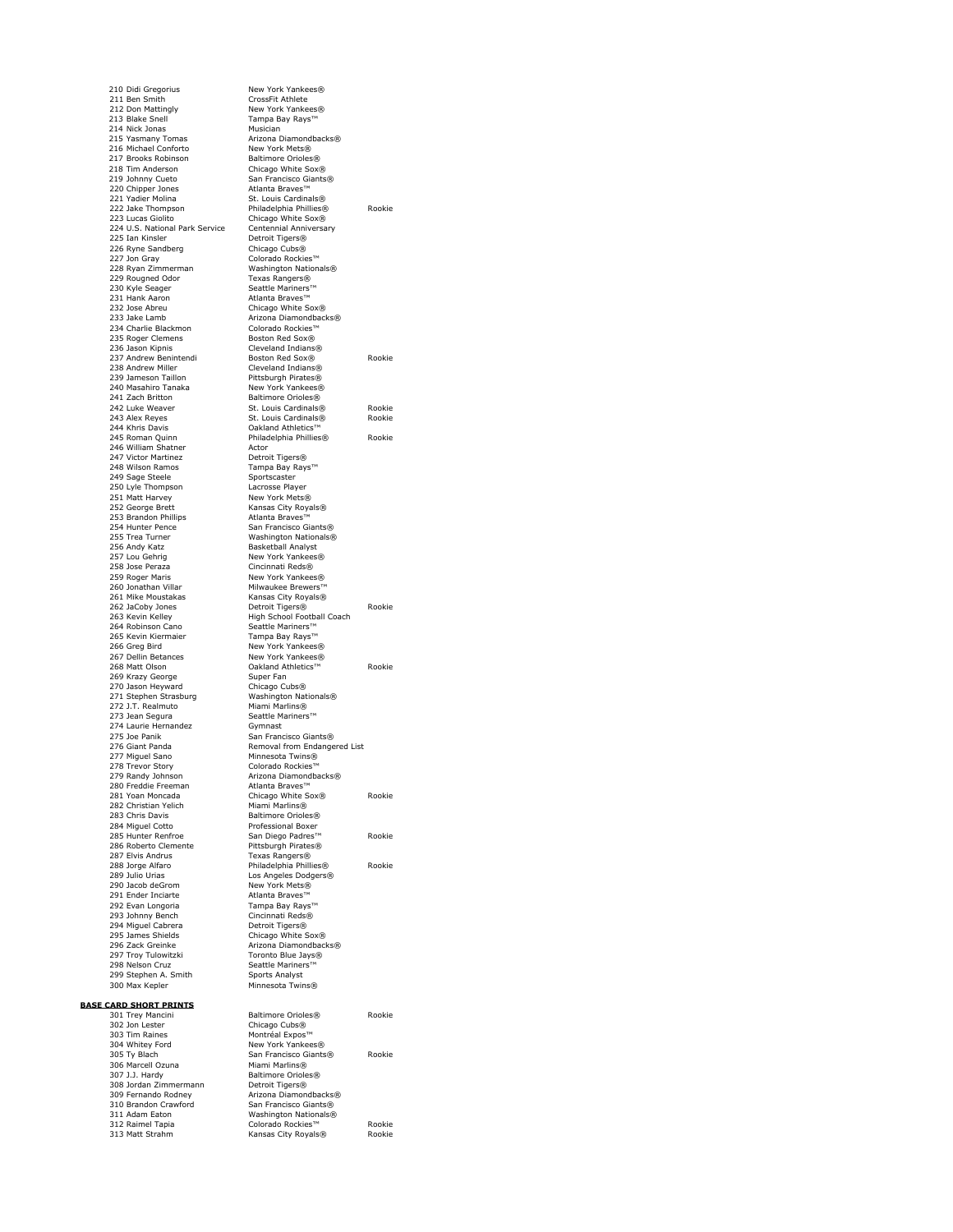316 Adam Wainwright St. Louis Cardin<br>
317 Martin Prado Miami Marlins® 317 Martin Prado<br>318 Harmon Killebrew Minnesota Twins® 318 Harmon Killebrev<br>319 Seth Lugo<br>320 Jeff Hoffman 321 Drew Pomeranz<br>322 Justin Turner 323 Drew Smyly<br>324 Gary Carter 325 Danny Salazar Cleveland Indians®<br>326 German Marquez Colorado Rockies™ 327 Steven Wright<br>328 Carlos Martinez 329 Jonathan Lucroy<br>330 Mark Melancon 331 Corey Dickerson Tampa Bay Rays™ 332 Yangervis Solarte San Diego Padres™<br>333 Dallas Keuchel Houston Astros® 334 Joe Mauer Minnesota Twins®<br>
335 Lorenzo Cain<br>
Kansas City Royals 335 Lorenzo Cain Kansas City Royals® 336 Kenley Jansen Los Angeles Dodgers® 337 Seung-Hwan Oh St. Louis Cardinals® 338 Stephen Vogt<br>338 Stephen Vogt<br>339 Reynaldo Lopez 340 Hanley Ramirez<br>341 Matt Moore 1934 Manley Ramirez<br>
340 Hanley Ramirez<br>
341 Matt Moore San Francisco Giants®<br>
342 Braden Shinley<br>
4rizona Diamondbacks 343 Brian McCann 344 Bartolo Colon **Atlanta Braves™**<br>345 Lance McCullers Houston Astros® 345 Lance McCullers **Houston Astros®**<br>346 Hisashi Iwakuma **Houston Astros**® 346 Hisashi Iwakuma<br>347 Warren Spahn<br>348 Logan Forsythe 349 Willie Stargell<br>350 Jeff Bagwell

# **MINI BASE CARD METAL VARIATIONS**

1 Kris Bryant<br>2 Albert Pujols 2 Albert Pujols<br>4 Babe Ruth New York Yankees®<br>5 Adrian Gonzalez Los Angeles Dodgers 5 Adrian Gonzalez Los Angeles Dodgers® 7 Derek Jeter New York Yankees® 10 Mike Trout<br>13 Jake Arrieta 13 Jake Arrieta<br>
13 Jake Arrieta<br>
13 Jake Arrieta<br>
15 Gary Sanchez<br>
15 Gary Sanchez<br>
16 New York Yanke 15 Gary Sanchez New York Yankees®<br>17 Jose De Leon Tampa Bay Rays™ 19 Giancarlo Stanton Miami Marlins®<br>11 Eric Hosmer 11 (Canada Kansas City Ro 23 John Smoltz **Atlanta Braves**<br>24 Ken Griffey Jr. Seattle Mariner<br>27 Yulieski Gurriel Houston Astros 24 Ken Griffey Jr. Seattle Mariners™ 27 Yulieski Gurriel Houston Astros® Rookie 28 Andrew McCutchen Pittsburgh Pirates® 33 Byron Buxton Minnesota Twins® 35 Johnny Damon Boston Red Sox<sup>®</sup><br>36 Edwin Encarnacion Cleveland Indians® 35 Sommy Barnon<br>36 Edwin Encarnacion<br>38 Craig Kimbrel 38 Craig Kimbrel Boston Red Sox®<br>38 Craig Kimbrel Boston Red Box®<br>39 Yu Darvish Texas Rangers® 40 Dansby Swanson Atlanta Braves™ Rookie 41 Chris Sale Boston Red Sox® 44 Anthony Rizzo Chicago Cubs® 46 Chris Archer Tampa Bay Rays™ 47 Omar Vizquel Cleveland Indians® 48 Carlos Correa **Houston Astros®**<br>49 David Wright **Assembly** New York Mets® 49 David Wright<br>50 Bryce Harper 50 Bryce Harper Washington Nationals®<br>51 Buster Posev San Francisco Giants® 55 Andre Dawson 60 Nolan Ryan Texas Rangers®<br>62 Joc Pederson Los Angeles Dod<br>63 Barry Larkin Cincinnati Reds® 62 Joc Pederson Los Angeles Dodgers® 63 Barry Larkin Cincinnati Reds® 66 Kenta Maeda Los Angeles Dodgers® 68 J.D. Martinez Detroit Tigers® 69 Carl Yastrzemski Boston Red Sox®<br>72 Dustin Pedroia Boston Red Sox® 72 Dustin Pedroia<br>T3 Starling Marte 73 Starling Marte<br>
74 Cal Ripken Jr. Baltimore Orioles®<br>
75 Max Scherzer Washington Nationa 74 Cal Ripken Jr. Baltimore Orioles® 75 Max Scherzer Washington Nationals® 76 David Dahl Colorado Rockies™ Rookie 78 Greg Maddux Atlanta Braves™ 80 Mookie Betts Boston Red Sox® 82 Bobby Abreu Philadelphia Phillies® 83 Ichiro<br>85 Dave Winfield 85 Dave Winfield Mami Marlins®<br>85 Dave Winfield Mew York Yankees®<br>86 Aledmys Diaz<br>86 Aledmys Diaz 86 Aledmys Diaz St. Louis Cardinals®<br>
94 Justin Upton Detroit Tigers® 94 Justin Upton Detroit Tigers® 95 Dee Gordon Miami Marlins® 97 Aroldis Chapman New York Yankees® 98 Stephen Piscotty St. Louis Cardinals® 100 Ty Cobb Detroit Tigers® 102 Honus Wagner Pittsburgh Pirates® 107 Pedro Martinez Boston Red Sox®<br>110 Ted Williams Boston Red Sox® 113 Adam Jones Baltimore Orioles®<br>114 Yasiel Puig Casses Books Books 114 Yasiel Puig Los Angeles Dodgers® 122 Reggie Jackson New York Yankees® 123 George Springer Houston Astros® 124 Kyle Schwarber Chicago Cubs® 125 Paul Goldschmidt Arizona Diamondbacks® 126 Adrian Beltre 128 Tyler Glasnow **Pittsburgh Pirates®** Rookie<br>129 Ozzie Smith St. Louis Cardinals® 129 Ozzie Smith St. Louis Cardinals®<br>132 Corey Seager Los Angeles Dodgers

314 Dan Vogelbach Seattle Mariners™ Rookie<br>315 Willie McCovey San Francisco Giants® San Francisco Giants®<br>St Touis Cardinals® 319 Seth Lugo New York Mets® Rookie 320 Jeff Hoffman Colorado Rockies™ Rookie Boston Red Sox®<br>Los Angeles Dodgers®<br>Seattle Mariners™ 324 Gary Carter New York Mets® 326 German Marquez Colorado Rockies™ Rookie St. Louis Cardinals® 31. Eodis Cardinais®<br>Texas Rangers®<br>San Francisco Giants®<br>Tampa Bay Rays™ 339 Ber Louis Cardinalistow<br>239 Dakland Athletics™<br>239 Chicago White Sox® Rookie Arizona Diamondbacks® Rookie<br>Houston Astros® Milwaukee Braves™ Los Angeles Dodgers® Pittsburgh Pirates®<br>Houston Astros®

Chicago Cubs®

Tampa Bay Rays™ Rookie Kansas City Royals® Texas Rangers®<br>Atlanta Braves™ San Francisco Giants®<br>Chicago Cubs® Minnesota Twins®<br>Atlanta Braves™ Boston Red Sox®

Los Angeles Dodgers®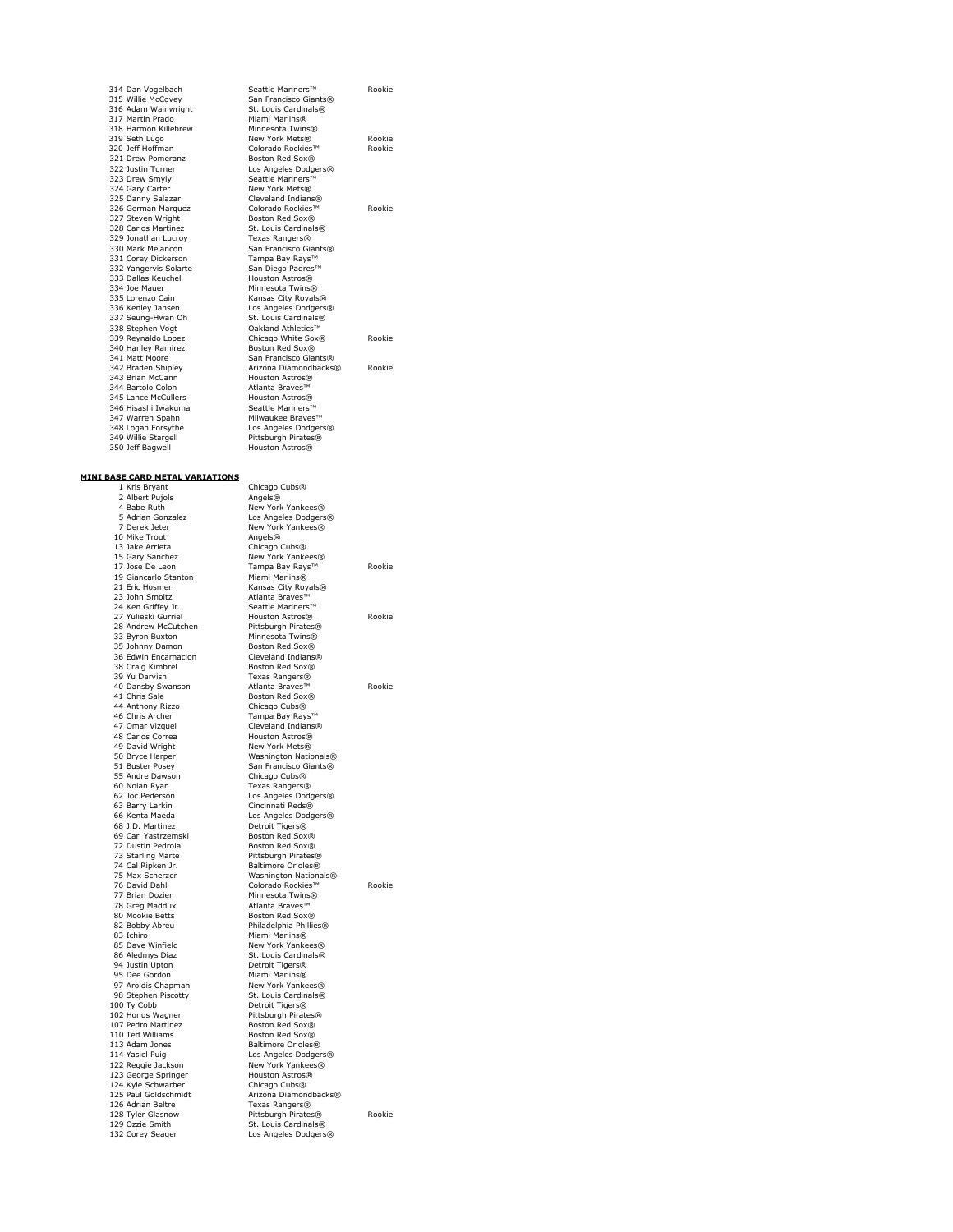133 Addison Russell<br>135 Josh Donaldson 133 Addison Russell<br>
135 Josh Donaldson<br>
136 Bo Jackson<br>
136 Bo Jackson<br>
136 Bo Jackson<br>
136 Bo Jackson 136 Bo Jackson Kansas City Royals®<br>137 Nolan Arenado **Colorado** Colorado Rockies™ 139 David Price Boston Red Sox®<br>140 Ryan Braun Milwaukee Brewer<br>144 Frank Thomas Chicago White So 146 Justin Verlander Detroit Tigers® 149 Mike Piazza New York Mets® 150 Sandy Koufax Brooklyn Dodgers™ 152 Jackie Robinson Brooklyn Dodgers™ 154 David Ortiz **Boston Red Sox®**<br>155 Joev Votto **Boston Cincinnati Reds**® 151 Bavid Britz<br>155 Joey Votto<br>156 Daniel Murphy 158 Xander Bogaerts Boston Red Sox®<br>159 Yoenis Cespedes New York Mets® 159 Yoenis Cespedes<br>159 Yoenis Cespedes<br>161 Frnie Banks 161 Ernie Banks<br>162 Sonny Gray Cakland Athletic 164 Gerrit Cole Pittsburgh Pirates®<br>167 Andres Galarraga Colorado Rockies™ 167 Andres Galarraga Colorado Rockies™ 170 Jackie Bradley Jr. Boston Red Sox® 171 Jose Canseco<br>172 Aaron Judge Mew York Yankees 175 Noah Syndergaard<br>178 Clayton Kershaw 175 Noah Syndergaard New York Mets®<br>178 Clayton Kershaw Los Angeles Dodgers®<br>180 Corey Kluber Cleveland Indians®<br>181 Mark McGwire Cleveland Indians® 180 Corey Kluber Cleveland Indians® 181 Mark McGwire Oakland Athletics™ 184 Jose Altuve Houston Astros®<br>185 Wil Myers San Diego Padres 190 Matt Carpenter St. Louis Cardinals®<br>192 Willson Contreras Chicago Cubs® 192 Willson Contreras<br>193 Todd Frazier 195 Matt Kemp<br>196 Jose Bautista 197 Ben Zobrist Chicago Cubs® 198 Javier Baez Chicago Cubs® 200 Francisco Lindor Cleveland Indians®<br>203 Carlos Gonzalez Colorado Rockies™ 203 Carlos Gonzalez Colorado Rockies™<br>204 Manny Machado Baltimore Orioles® 204 Manny Machado Baltimore Orioles<br>
205 Alex Bregman Bouston Astros® e alex Bregman Mathematic Houston Astros® Rookie<br>205 Alex Bregman Houston Astros® Rookie<br>206 Aaron Nola Mathematic Philadelphia Phillies® 208 Felix Hernandez Seattle Mariners™ 217 Brooks Robinson 219 Johnny Cueto<br>220 Chipper Jones<br>223 Lucas Giolito 223 Lucas Giolito Chicago White Sox®<br>225 Ian Kinsler Chicago Detroit Tigers® 226 Ryne Sandberg Chicago Cubs® 229 Rougned Odor 229 Rougned Odor<br>230 Kyle Seager Seattle Mariners™<br>231 Hank Aaron Atlanta Braves™<br>232 Jose Abreu Atlanta Braves™<br>232 Jose Abreu 231 Hank Aaron Atlanta Braves™ 232 Jose Abreu Chicago White Sox® 234 Charlie Blackmon Colorado Rockies™<br>235 Roger Clemens Boston Red Sox® 235 Roger Clemens and Boston Red Sox®<br>235 Roger Clemens Boston Red Sox®<br>237 Andrew Benintendi Boston Red Sox® 237 Andrew Benintendi Boston Red Sox® Rookie<br>239 Jameson Taillon Pittsburgh Pirates® Exercise Communisms<br>
239 Jameson Taillon Pittsburgh Pirates®<br>
240 Masahiro Tanaka New York Yankees® 240 Masahiro Tanaka<br>242 Luke Weaver 242 Luke Weaver St. Louis Cardinals® Rookie 243 Alex Reyes St. Louis Cardinals® Rookie<br>243 Alex Reyes St. Louis Cardinals® Rookie<br>251 Matt Harvey New York Mets® 251 Matt Harvey New York Mets®<br>252 George Brett Kansas City Roya 252 George Brett Kansas City Royals® 254 Hunter Pence San Francisco Giants® 257 Lou Gehrig New York Yankees® 259 Roger Maris<br>264 Robinson Cano<br>267 Dellin Betances 270 Jason Heyward Chicago Cubs® 271 Stephen Strasburg Washington Nationals® 279 Randy Johnson Namers™ Seattle Mariners™<br>280 Freddie Freeman Atlanta Braves™ 281 Yoan Moncada<br>282 Christian Yelich<br>283 Chris Davis 286 Roberto Clemente Pittsburgh Pirates® 290 Julio Urias<br>
290 Jacob deGrom New York Mets®<br>
290 Jacob deGrom New York Mets®<br>
293 Johnny Bench Cincinnati Reds® 293 Johnny Bench Cincinnati Reds® 294 Miguel Cabrera Detroit Tigers® 296 Zack Greinke Arizona Diamondbacks® 297 Troy Tulowitzki Toronto Blue Jays®

1375 Colorado Rockies™ Milwaukee Brewers™ Chicago White Sox®<br>Detroit Tigers®<br>New York Mets® Washington Nationals®<br>Boston Red Sox® Oakland Athletics™ 172 Aaron Judge New York Yankees® Rookie 174 Danny Duffy Kansas City Royals® 1865 Musical Musical Chicago White Sox® Atlanta Braves™<br>Toronto Blue Jays®<br>Chicago Cubs®<br>Chicago Cubs® Philadelphia Phillies® **222 Don Matthers**<br>212 New York Yankees® **219 San Francisco Giants®**<br>219 Atlanta Braves<sup>™</sup> Detroit Tigers® Washington Nationals® New York Yankees®<br>Seattle Mariners™ New York Yankees®<br>Chicago Cubs® 281 - 281 - 281 Chicago White Sox® Rookie<br>Miami Marlins® 283 Chris Davis Baltimore Orioles® 285 Hunter Renfroe San Diego Padres™ Rookie Los Angeles Dodgers®<br>New York Mets®

**MINI BASE CARD CLOTH VARIATIONS**

| New York Yankees®   |                                                                                                                                           |
|---------------------|-------------------------------------------------------------------------------------------------------------------------------------------|
|                     | Rookie                                                                                                                                    |
| Miami Marlins®      |                                                                                                                                           |
| Kansas City Royals® |                                                                                                                                           |
| Atlanta Braves™     |                                                                                                                                           |
| Seattle Mariners™   |                                                                                                                                           |
| Houston Astros®     | Rookie                                                                                                                                    |
| Pittsburgh Pirates® |                                                                                                                                           |
| Minnesota Twins®    |                                                                                                                                           |
| Boston Red Sox®     |                                                                                                                                           |
| Cleveland Indians®  |                                                                                                                                           |
| Boston Red Sox®     |                                                                                                                                           |
| Texas Rangers®      |                                                                                                                                           |
|                     | Chicago Cubs®<br>Angels®<br>New York Yankees®<br>Los Angeles Dodgers®<br>New York Yankees®<br>Angels®<br>Chicago Cubs®<br>Tampa Bay Rays™ |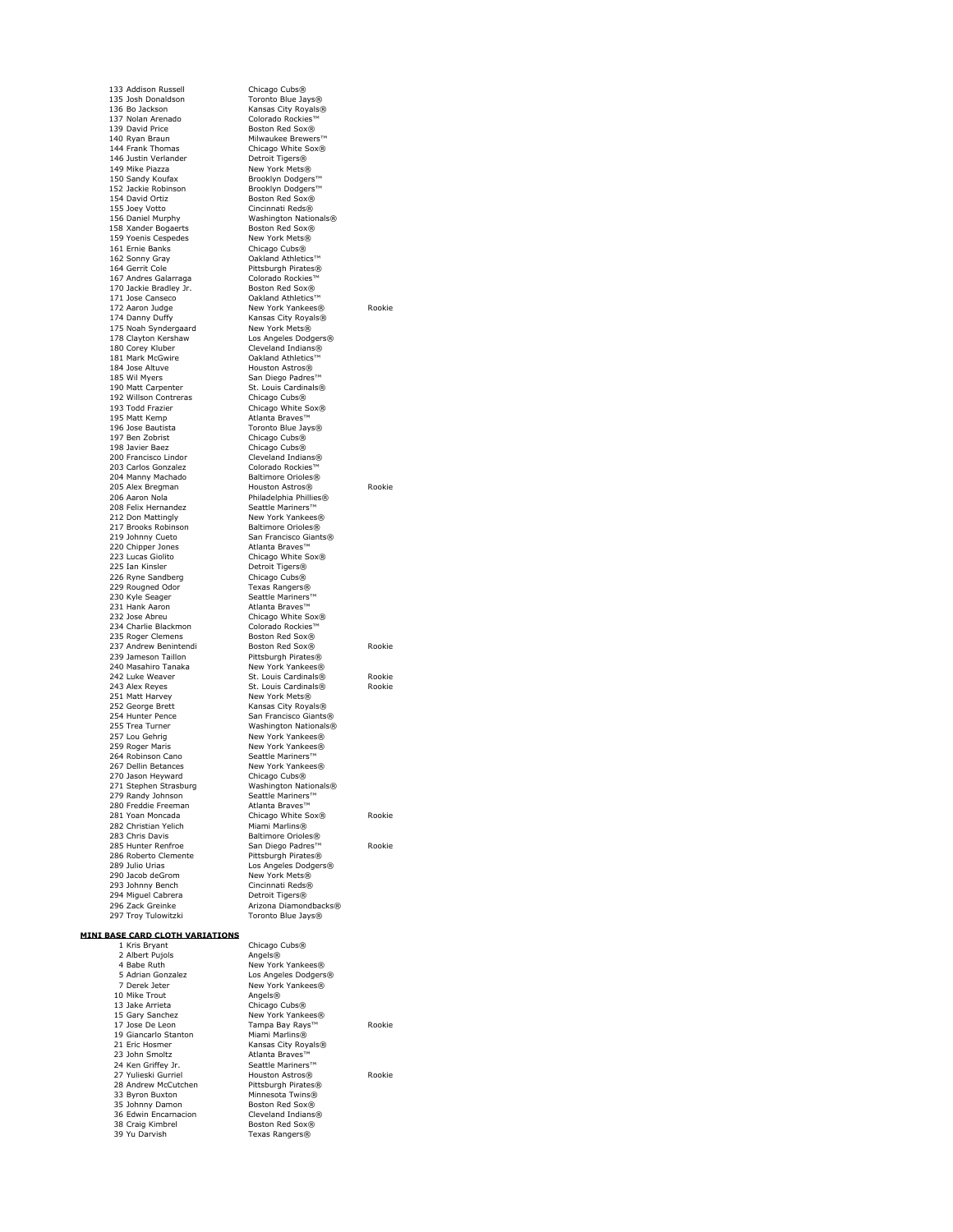44 Anthony Rizzo Chicago Cubs® 47 Omar Vizzuel<br>46 Chris Archer<br>47 Omar Vizquel Cleveland Indians®<br>49 Carols Corea<br>49 David Wright<br>49 David Wright<br>58 New York Mets® 48 Carlos Correa Houston Astros® 49 David Wright New York Mets® 50 Bryce Harper Washington Nationals® 51 Buster Posey San Francisco Giants® 55 Andre Dawson Chicago Cubs®<br>
60 Nolan Ryan Chicago Cubs® 62 Joc Pederson Los Angeles Dodgers® 63 Barry Larkin Cincinnati Reds® 66 Barry Larkin Cincinnati Reds®<br>66 Kenta Maeda Los Angeles Dodgers®<br>66 L.D. Martinez Detroit Tigers® 68 J.D. Martinez Detroit Tigers® 69 Carl Yastrzemski<br>69 Carl Yastrzemski<br>72 Dustin Pedroia 72 Dustin Pedroia **Boston Red Sox®**<br>73 Starling Marte **Boston Red Pittsburgh Pirates** 74 Cal Ripken Jr. Baltimore Orioles®<br>75 Max Scherzer Washington Nationa 75 Max Scherzer Washington Nationals® 77 Brian Dozier Minnesota Twins®<br>19 Greg Maddux Malanta Braves™ 80 Mookie Betts Boston Red Sox®<br>82 Bobby Abreu Boston Philadelphia Phillie 82 Bobby Abreu Philadelphia Phillies® 83 Ichiro Miami Marlins® 85 Dave Winfield New York Yankees®<br>86 Aledmys Diaz New York Cardinals® 94 Justin Upton Detroit Tigers®<br>95 Dee Gordon Miami Marlins® 97 Aroldis Chapman New York Yankees®<br>98 Stephen Piscotty St. Louis Cardinals® 98 Stephen Piscotty St. Louis Cardinals®<br>100 Ty Cobb 100 Ty Cobb Detroit Tigers® 102 Honus Wagner<br>107 Pedro Martinez<br>110 Ted Williams 110 Ted Williams Boston Red Sox®<br>113 Adam Jones Baltimore Orioles 113 Adam Jones **Baltimore Orioles®**<br>113 Adam Jones **Baltimore Orioles®**<br>114 Yasiel Puig **Los Angeles Dodge** 122 Reggie Jackson New York Yankee<br>123 George Springer Houston Astros® 123 George Springer Houston Astros® 124 Kyle Schwarber Chicago Cubs® 125 Paul Goldschmidt<br>125 Paul Goldschmidt Arizona Diamondbacks® 126 Adrian Beltre Texas Rangers®<br>128 Tyler Glasnow Tettsburgh Pirate 132 Corey Seager<br>133 Addison Russell<br>135 Josh Donaldson 135 Josh Donaldson Toronto Blue Jays®<br>136 Bo Jackson Mansas City Royals® 137 Nolan Arenado Colorado Rockies™<br>139 David Price Colores Boston Red Sox® 140 Ryan Braun Milwaukee Brewers 144 Frank Thomas<br>146 Justin Verlander<br>149 Mike Piazza 149 Mike Piazza New York Mets®<br>150 Sandy Koufax Brooklyn Dodgers™ 152 Jackie Robinson Brooklyn Dodgers™<br>154 David Ortiz Boston Red Sox® 154 David Ortiz Boston Red Sox® 155 Joey Votto<br>156 Daniel Murnhy 158 Xander Bogaerts Boston Red Sox®<br>159 Yoenis Cespedes Boston Red Sox®<br>159 Yoenis Cespedes Bow York Mets® 159 Yoenis Cespedes New York Mets®<br>161 Ernie Banks Chicago Cubs® 161 Ernie Banks Chicago Cubs®<br>162 Sonny Gray Calculation Chicago Cubs®<br>162 Sonny Gray Cakland Athletics™ 162 Sonny Gray<br>164 Gerrit Cole 167 Andres Galarraga Colorado Rockies™<br>170 Jackie Bradlev Jr. Boston Red Sox® 170 Jackie Bradley Jr.<br>171 Jose Canseco 171 Jose Canseco Cakland Athletics™<br>172 Aaron Judge Mew York Yankees 175 Noah Syndergaard<br>178 Clayton Kershaw 178 Clayton Kershaw Los Angeles Dodgers® 180 Corey Kluber Cleveland Indians® 181 Mark McGwire Oakland Athletics™ 184 Jose Altuve Houston Astros® 185 Wil Myers San Diego Padres™<br>190 Matt Carnenter St. Louis Cardinals® 190 Matt Carpenter St. Louis Cardin<br>192 Willson Contreras Chicago Cubs® 192 Willson Contreras<br>193 Todd Frazier<br>195 Matt Kemp 193 Todd Frazier Chicago White Sox®<br>195 Matt Kemp Chicago Atlanta Braves™ 196 Jose Bautista Toronto Blue Jays® 197 Ben Zobrist<br>198 Javier Baez 200 Francisco Lindor 203 Carlos Gonzalez Colorado Rockies™<br>204 Manny Machado Maltimore Orioles® 200 Adron Nold 212 Don Mattingly New York Yankees® 212 Bon Hattingry<br>217 Brooks Robinson<br>219 Johnny Cueto 220 Chipper Jones<br>223 Lucas Giolito 223 Lucas Giolito Chicago White Sox®<br>225 Ian Kinsler Detroit Tigers® 226 Ryne Sandberg 229 Rougned Odor Texas Rangers®<br>230 Kyle Seager Texas Reattle Mariners 230 Kyle Seager Seattle Mariners™<br>231 Hank Aaron Atlanta Braves™ 232 Jose Abreu Chicago White Sox® 234 Charlie Blackmon Colorado Rockies™ 239 Jameson Taillon Pittsburgh Pirates®<br>240 Masabiro Tanaka New York Yankees® 240 Masahiro Tanaka New York Yankees®

40 Dansby Swanson Atlanta Braves™ Rookie 41 Chris Sale Boston Red Sox® Tampa Bay Rays™ 60 Nolan Ryan Texas Rangers® Pittsburgh Pirates® 76 David Dahl Colorado Rockies™ Rookie Atlanta Braves™ 95 Dee Gordon Miami Marlins® Pittsburgh Pirates®<br>Boston Red Sox® Los Angeles Dodgers®<br>New York Yankees® 128 Tyler Glasnow Pittsburgh Pirates® Rookie 129 Ozzie Smith St. Louis Cardinals® 132 Corey Seager Chicago Cubs® Kansas City Royals® Boston Red Sox® Chicago White Sox®<br>Detroit Tigers® Washington Nationals®<br>Boston Red Sox® Pittsburgh Pirates® 172 Aaron Judge New York Yankees® Rookie Kansas City Royals®<br>New York Mets® Chicago Cubs®<br>Cleveland Indians® Baltimore Orioles®<br>Houston Astros® 205 Alex Bregman Houston Astros® Rookie Philadelphia Phillies®<br>Seattle Mariners™ **Baltimore Orioles®**<br>219 San Francisco Giants®<br>219 Atlanta Braves™ Detroit Tigers®<br>Chicago Cubs® 235 Roger Clemens Boston Red Sox® 237 Andrew Benintendi Boston Red Sox® Rookie 242 Luke Weaver St. Louis Cardinals® Rookie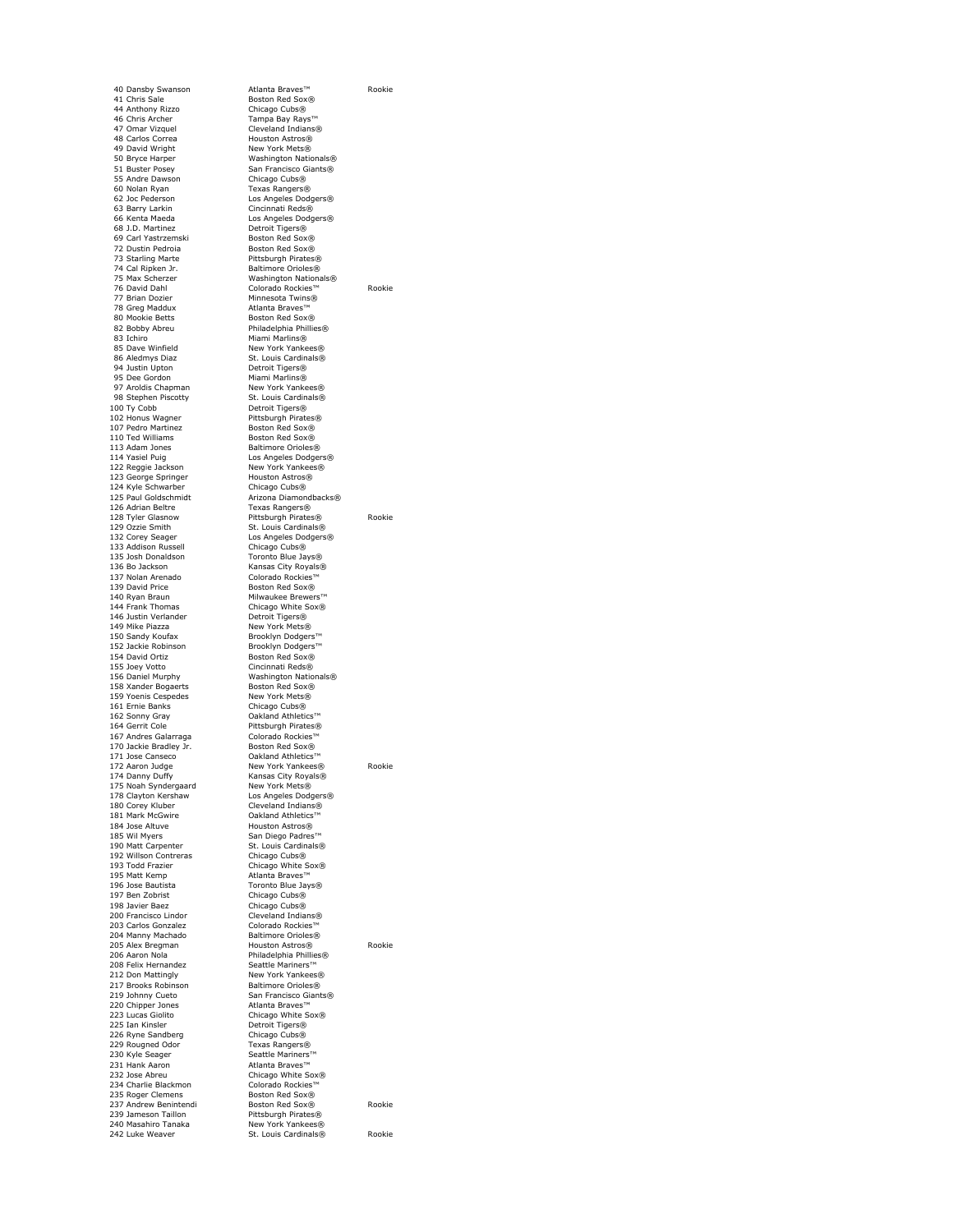| St. Louis Cardinals®  | Rookie |
|-----------------------|--------|
| New York Mets®        |        |
| Kansas City Royals®   |        |
| San Francisco Giants® |        |
| Washington Nationals® |        |
| New York Yankees®     |        |
| New York Yankees®     |        |
| Seattle Mariners™     |        |
| New York Yankees®     |        |
| Chicago Cubs®         |        |
| Washington Nationals® |        |
| Seattle Mariners™     |        |
| Atlanta Braves™       |        |
| Chicago White Sox®    | Rookie |
| Miami Marlins®        |        |
| Baltimore Orioles®    |        |
| San Diego Padres™     | Rookie |
| Pittsburgh Pirates®   |        |
| Los Angeles Dodgers®  |        |
| New York Mets®        |        |
| Cincinnati Reds®      |        |
| Detroit Tigers®       |        |
| Arizona Diamondbacks® |        |
| Toronto Blue Jays®    |        |
|                       |        |

### **RELIC**

# **FULL SIZE RELICS A**<br>**FSRA-AB** Andrew Be

FSRA-AG Adrian Gonzalez Los Angeles Dodgers®<br>FSRA-AJ Aaron Judge Hew York Yankees®<br>FSRA-AK Andy Katz Basketball Analyst FSRA-AJ Aaron Judge New York Yankees® Rookie FSRA-AK Andy Katz Basketball Analyst FSRA-AM Andrew McCutchen Pittsburgh Pirates®<br>FSRA-AR Anthony Rizzo Chicago Cubs® FSRA-AM Andrew McCutchen<br>FSRA-AR Anthony Rizzo<br>FSRA-BSM Ben Smith FSRA-BSM Ben Smith CrossFit Athlete FSRA-CB Corey Bellemore<br>FSRA-CK Craig Kimbrel FSRA-CK Craig Kimbrel Boston Red Sox®<br>FSRA-D1 Dan Jennings Baseball Executive FSRA-CK Craig Kimbrel<br>FSRA-DJ Dan Jennings<br>FSRA-DO David Ortiz FSRA-DP Dustin Pedroia<br>FSRA-DW David Wright New York Mets®<br>FSRA-EL Evan Longoria Bay Ranga Bay Rays<sup>T</sup> FSRA-EL Evan Longoria Tampa Bay Rays™<br>FSRA-ELG Eric LeGrand Football Player<br>FSRA-GP Gregory Polanco Pittsburgh Pirates Evan Europura<br>Eric LeGrand<br>Gregory Polanco FSRA-ELG Eric LeGrand<br>
Forball Player<br>
FSRA-GP Gregory Polanco Pittsburgh Pirates®<br>
FSRA-GS Giancarlo Stanton Miami Marlins® FSRA-GS Giancarlo Stanton<br>FSRA-GST Gary Stevens Gary Stevens **FRACE Horse Racing Jockey** FSRA-HP Hunter Pence San Francisco Giants®<br>FSRA-JG Jay Glazer San Sportswriter<br>FSRA-JH Jason Heyward Chicago Cubs® Jay Glazer Sportswriter<br>Jason Hevward Chicago Cubs FSRA-JH Jason Heyward Chicago Cubs®<br>FSRA-JL Jon Lester Chicago Cubs®<br>FSRA-JM Joe Manganiello Actor FSRA-JL Jon Lester Chicago Cubs® FSRA-JM Joe Manganiello Actor FSRA-JST Jayson Stark Sportswriter<br>FSRA-JT Jameson Taillon Pittsburgh Pi FSRA-JT Jameson Taillon Pittsburgh Pirates®<br>FSRA-JT Jameson Taillon Pittsburgh Pirates®<br>FSRA-JU Justin Upton Detroit Tigers® FSRA-JU Justin Upton Detroit Tigers® FSRA-JV Justin Verlander Detroit Tigers® FSRA-KB Kris Bryant Chicago Cubs® FSRA-KK Kevin Kelley High School Football Coach<br>FSRA-KR Ken Rosenthal Sportswriter FSRA-KR Kenn Rosenthal Sportswriter<br>FSRA-KR Ken Rosenthal Sportswriter<br>FSRA-I H Laurie Hernandez Gymnast FSRA-LH Laurie Hernandez Gymnast<br>FSRA-LT Lyle Thompson Lacrosse Player FSRA-LT Lyle Thompson<br>FSRA-MB Mookie Betts FSRA-MB Mookie Betts Boston Red Sox®<br>FSRA-MCA Miguel Cabrera Boston Detroit Tigers® FSRA-MCA Miguel Cabrera Detroit Tigers® **FSRA-MCO Miguel Cotto Professional Boxer**<br>FSRA-ME Michael Fulmer **Professional Boxer** FSRA-MF Michael Fulmer Detroit Tigers®<br>FSRA-MKA Michal Kapral Doggler FSRA-MKA Michal Kapral<br>FSRA-MM Manny Machado FSRA-MM Manny Machado Baltimore Orioles® FSRA-MT Masahiro Tanaka New York Yankees®<br>FSRA-N1 Nick Jonas Musician FSRA-NJ Nick Jonas<br>
FSRA-PG Paul Goldschmidt Arizona D<br>
FSRA-PR Peter Rosenberg Radio DJ FSRA-PR Peter Rosenberg<br>FSRA-RB Ryan Braun<br>FSRA-RO Rougned Odor FSRA-RB Ryan Braun Milwaukee Brewers™ FSRA-RO Rougned Odor Texas Rangers® FSRA-SP Salvador Perez Kansas City Royals®<br>FSRA-TAN Tom Anderson Myspace Co-Founder FSRA-TAN Tom Anderson Myspace Co-Founder FSRA-TG Tyler Glasnow Pittsburgh Pirates® Rookie Franchischer<br>Valarie Jenkins<br>Victor Martinez FSRA-VJ Victor Martinez Disc Golfer<br>FSRA-VM Victor Martinez Detroit Tigers®<br>FSRA-WS William Shatner Actor FSRA-WS William Shatner<br>FSRA-YC Yoenis Cespedes **FULL SIZE RELICS B** FSRB-ABR Alex Bregman Houston Astros® Rookie FSRB-AC Aroldis Chapman New York Yankees®<br>FSRB-AJO Adam Jones Baltimore Orioles® FSRB-AJO Adam Jones Baltimore Orioles®<br>FSRB-AJU Aaron Judge Baltimore Orioles®<br>FSRB-AJU Aaron Judge Bew York Yankees® FSRB-AJU Aaron Judge New York Yankees® Rookie FSRB-AP Albert Pujols Angels® FSRB-ARI Anthony Rizzo Chicago Cubs® FSRB-ARU Addison Russell Chicago Cubs® FSRB-AW Adam Wainwright St. Louis Cardinals®<br>FSRB-BH Bryce Harper Washington National FSRB-BH Bryce Harper<br>
FSRB-BP Buster Posey<br>
San Francisco Giants® FSRB-BP Buster Posey San Francisco Giants®<br>FSRB-CC Carlos Correa Sextern Houston Astros® FSRB-CG Carlos Gonzalez Colorado Rockies<br>FSRB-CH Cole Hamels Texas Rangers®<br>FSRB-CKE Clayton Kershaw Los Angeles Dodg France Concurer<br>Cole Hamels<br>Clayton Kershaw FSRB-CKE Clayton Kershaw Los Angeles Dodgers® FSRB-CSA Chris Sale Boston Red Sox®<br>FSRB-CSE Corey Seager Boston Red Sox®<br>FSRB-CSE Corey Seager Boston Red Sox® FSRB-CSE Corey Seager<br>FSRB-CSE Corey Seager Los Angeles Dodgers®<br>FSRB-CY Christian Yelich Miami Marlins® France Core<br>Christian Yelich

FSRA-AB Andrew Benintendi Boston Red Sox® Rookie<br>FSRA-AG Adrian Gonzalez Los Angeles Dodgers® Boston Red Sox® **New York Mets®** Frasician<br>Arizona Diamondbacks®<br>Radio DJ Actor<br>New York Mets® **Pittsburgh Pirates®** Houston Astros®

 $C$ leveland Indians®

FSRB-DPR David Price Boston Red Sox®<br>FSRB-DS Dansby Swanson Atlanta Braves™

FSRB-DS Dansby Swanson Atlanta Braves™ Rookie FSRB-EH Eric Hosmer Kansas City Royals®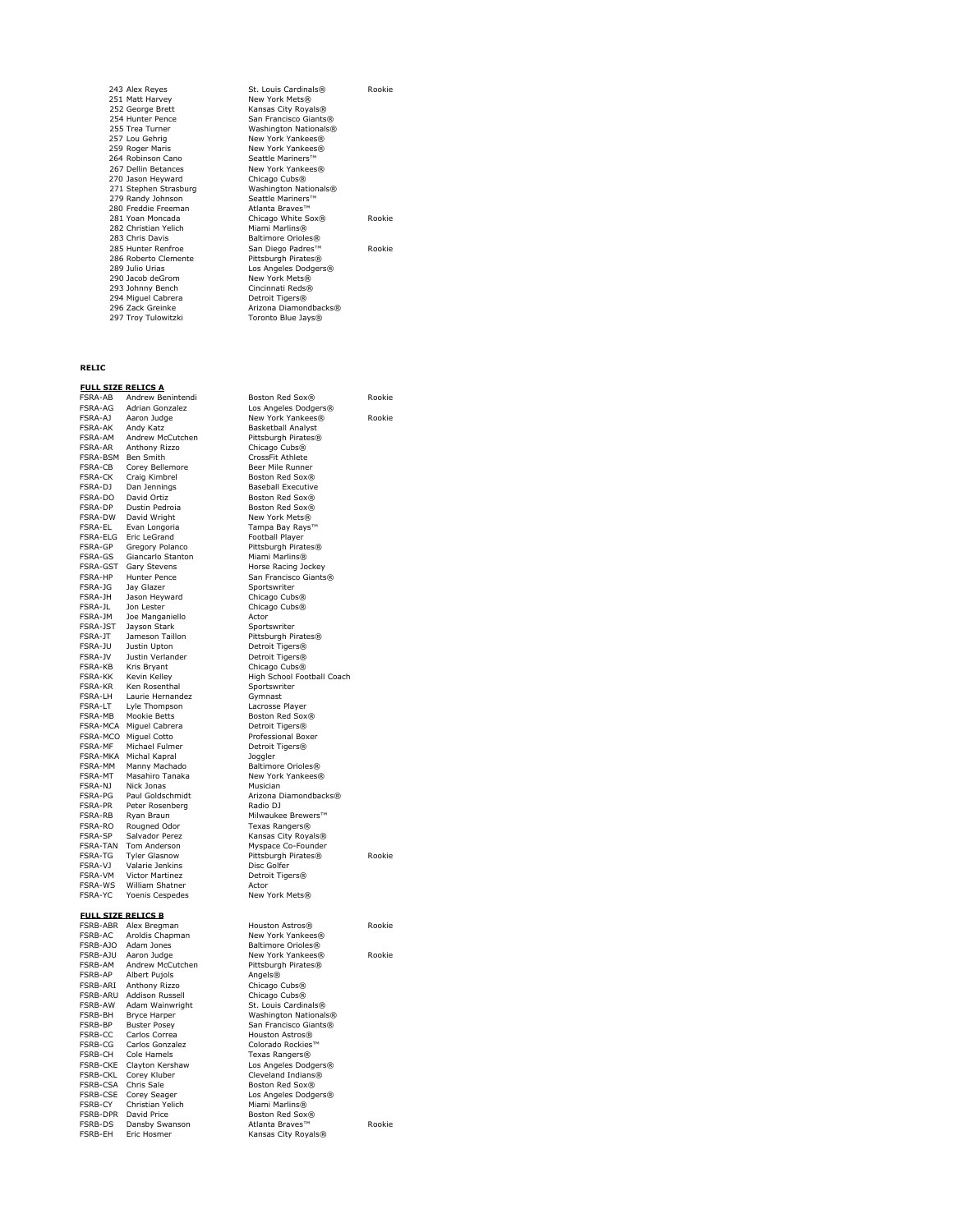| FSRB-FF              | Freddie Freeman                                                                                          | Atlanta Braves™                                |        |
|----------------------|----------------------------------------------------------------------------------------------------------|------------------------------------------------|--------|
|                      | FSRB-FH Felix Hernandez<br>FSRB-FL Francisco Lindor                                                      | Seattle Mariners™                              |        |
|                      | FSRB-GSA Gary Sanchez                                                                                    | Cleveland Indians®<br>New York Yankees®        |        |
|                      | FSRB-GSP George Springer                                                                                 | Houston Astros®                                |        |
|                      |                                                                                                          | Boston Red Sox®                                |        |
|                      |                                                                                                          | Miami Marlins®                                 |        |
|                      | FSRB-HR Hanley Ramirez<br>FSRB-HC Ichiro<br>FSRB-JAL Iose Altuve<br>FSRB-JAL Iose Altuve                 | Miami Marlins®<br>Houston Astros®              |        |
|                      | FSRB-JAR Jake Arrieta                                                                                    | Chicago Cubs <sup>®</sup>                      |        |
| FSRB-JBA Javier Baez |                                                                                                          | Chicago Cubs®                                  |        |
|                      | FSRB-JBR Jackie Bradley Jr                                                                               | Boston Red Sox®                                |        |
|                      | FSRB-JBU Jose Bautista<br>FSRB-JD Josh Donaldson                                                         | Toronto Blue Jays®                             |        |
|                      | FSRB-JDG Jacob deGrom                                                                                    | Toronto Blue Jays®<br>New York Mets®           |        |
|                      |                                                                                                          | Los Angeles Dodgers®                           |        |
|                      | FSRB-JU Julio Urias<br>FSRB-JVE Justin Verlander                                                         | Detroit Tigers®                                |        |
| FSRB-JVO Joey Votto  |                                                                                                          | Cincinnati Reds®                               |        |
|                      | FSRB-KM Kenta Maeda                                                                                      | Los Angeles Dodgers®                           |        |
|                      | FSRB-KS Kyle Seager<br>FSRB-MCA Matt Carpenter                                                           | Seattle Mariners™<br>St. Louis Cardinals®      |        |
|                      | FSRB-MCB Miguel Cabrera                                                                                  | Detroit Tigers®                                |        |
|                      | FSRB-MH Matt Harvey<br>FSRB-MM Manny Machado                                                             | New York Mets®                                 |        |
|                      |                                                                                                          | Baltimore Orioles®                             |        |
|                      | FSRB-MSA Miguel Sano<br>FSRB-MST Marcus Stroman                                                          | Minnesota Twins®                               |        |
|                      | FSRB-MTA Masahiro Tanaka                                                                                 | Toronto Blue Jays®<br>New York Yankees®        |        |
| FSRB-MTR Mike Trout  |                                                                                                          | Angels®                                        |        |
|                      | FSRB-NA Molan Arenado<br>FSRB-NA Molan Arenado<br>FSRB-NS Noah Syndergaard<br>FSRB-RC Robinson Cano      | Colorado Rockies™                              |        |
|                      |                                                                                                          | Seattle Mariners™                              |        |
|                      |                                                                                                          | New York Mets®                                 |        |
|                      | FSRB-SM Starling Marte                                                                                   | Seattle Mariners™<br>Pittsburgh Pirates®       |        |
|                      |                                                                                                          | St. Louis Cardinals®                           |        |
|                      | FSRB-SP Stephen Piscotty<br>FSRB-TS Trevor Story                                                         | Colorado Rockies™                              |        |
| FSRB-WM Wil Myers    |                                                                                                          | San Diego Padres™                              |        |
|                      | FSRB-XB<br>FSRB-XB Xander Bogaerts<br>FSRB-YM Yadier Molina                                              | Boston Red Sox®                                |        |
|                      |                                                                                                          | St. Louis Cardinals®                           |        |
|                      | <b>WORLD BASEBALL CLASSIC RELIC CARDS</b>                                                                |                                                |        |
|                      | WBCR-ABE Adrian Beltre                                                                                   | Dominican Republic                             |        |
|                      | WBCR-ABR Alex Bregman                                                                                    | <b>United States</b>                           | Rookie |
|                      | WBCR-AG Adrian Gonzalez<br>WBCR-AJ Adam Jones<br>WBCR-AM Andrew McCutchen                                | Mexico<br><b>United States</b>                 |        |
|                      |                                                                                                          | <b>United States</b>                           |        |
|                      |                                                                                                          | Mexico                                         |        |
|                      | WBCR-AV Alex Verdugo<br>WBCR-BP Buster Posey<br>WBCR-CC Carlos Correa                                    | <b>United States</b>                           |        |
|                      |                                                                                                          | Puerto Rico                                    |        |
|                      | WBCR-CG Carlos Gonzalez<br>WBCR-EH Eric Hosmer                                                           | Venezuela<br><b>United States</b>              |        |
|                      |                                                                                                          | Venezuela                                      |        |
|                      | WBCR-FH<br>WBCR-FL<br>Francisco Lindor<br>WBCR-GC<br>Gavin Cecchini                                      | Puerto Rico                                    |        |
|                      |                                                                                                          | Italy                                          |        |
| WBCR-JA Jose Altuve  | WBCR-GS Giancarlo Stanton                                                                                | <b>United States</b><br>Venezuela              |        |
| WBCR-JBA Javier Baez |                                                                                                          | Puerto Rico                                    |        |
|                      | WBCR-JBU Jose Bautista                                                                                   | Dominican Republic                             |        |
|                      | <b>WBCR-MCB Miguel Cabrera</b>                                                                           | Venezuela                                      |        |
|                      | WBCR-MM Manny Machado                                                                                    | Dominican Republic                             |        |
|                      | WBCR-NA Nolan Arenado                                                                                    | <b>United States</b><br><b>United States</b>   |        |
|                      | WBCR-PG Paul Goldschmidt<br>WBCR-RC Robinson Cano<br>WBCR-SF Shintaro Fujinami<br>WBCR-SP Salvador Perez | Dominican Republic                             |        |
|                      |                                                                                                          | Japan                                          |        |
|                      |                                                                                                          | Venezuela                                      |        |
|                      | WBCR-TN Takahiro Norimoto                                                                                | Japan                                          |        |
|                      | WBCR-TS Tomoyuki Sugano<br>WBCR-TY Tetsuto Yamada                                                        | Japan<br>Japan                                 |        |
|                      | WBCR-XB Xander Bogaerts                                                                                  | Netherlands                                    |        |
|                      | WBCR-YM Yadier Molina                                                                                    | Puerto Rico                                    |        |
|                      | WBCR-YT Yoshitomo Tsutsugoh                                                                              | Japan                                          |        |
| <b>MINI RELICS</b>   |                                                                                                          |                                                |        |
|                      | MR-ABE Andrew Benintendi                                                                                 | Boston Red Sox®                                | Rookie |
| MR-ABR               | Alex Bregman                                                                                             | Houston Astros®                                | Rookie |
| MR-AJ                | Aaron Judge                                                                                              | New York Yankees®                              | Rookie |
| MR-AM<br>MR-AP       | Andrew McCutchen<br>Albert Pujols                                                                        | Pittsburgh Pirates®<br>Angels®                 |        |
| MR-ARI               | Anthony Rizzo                                                                                            | Chicago Cubs <sup>®</sup>                      |        |
| MR-ARU               | <b>Addison Russell</b>                                                                                   | Chicago Cubs®                                  |        |
| MR-BB                | <b>Byron Buxton</b>                                                                                      | Minnesota Twins®                               |        |
| MR-BH                | Bryce Harper                                                                                             | Washington Nationals®                          |        |
| MR-BP<br>MR-CC       | <b>Buster Posey</b><br>Carlos Correa                                                                     | San Francisco Giants®<br>Houston Astros®       |        |
| MR-CJ                | Chipper Jones                                                                                            | Atlanta Braves™                                |        |
| MR-CK                | Clayton Kershaw                                                                                          | Los Angeles Dodgers®                           |        |
| MR-CR                | Cal Ripken Jr.                                                                                           | Baltimore Orioles®                             |        |
| $MR-CS$              | Corey Seager<br>Derek Jeter                                                                              | Los Angeles Dodgers®                           |        |
| MR-DJ<br>MR-DM       | Don Mattingly                                                                                            | New York Yankees®<br>New York Yankees®         |        |
| MR-DO                | David Ortiz                                                                                              | Boston Red Sox®                                |        |
|                      | Dansby Swanson                                                                                           | Atlanta Braves™                                | Rookie |
| MR-DS                |                                                                                                          | Chicago Cubs <sup>®</sup>                      |        |
| MR-EB                | Ernie Banks                                                                                              |                                                |        |
| MR-FH                | Felix Hernandez                                                                                          | Seattle Mariners™                              |        |
| MR-FL<br>MR-FT       | Francisco Lindor                                                                                         | Cleveland Indians®                             |        |
| MR-GSA               | Frank Thomas<br>Gary Sanchez                                                                             | Chicago White Sox®<br>New York Yankees®        |        |
| MR-GST               | Giancarlo Stanton                                                                                        | Miami Marlins®                                 |        |
| MR-IC                | Ichiro                                                                                                   | Miami Marlins®                                 |        |
| MR-JD                | Josh Donaldson                                                                                           | Toronto Blue Jays®                             |        |
| MR-JR<br>MR-JS       | Jackie Robinson<br>John Smoltz                                                                           | Brooklyn Dodgers™<br>Atlanta Braves™           |        |
| MR-JU                | Julio Urias                                                                                              | Los Angeles Dodgers®                           |        |
| MR-JVE               | Justin Verlander                                                                                         | Detroit Tigers®                                |        |
| MR-JVO               | Joey Votto                                                                                               | Cincinnati Reds®                               |        |
| MR-KB<br>MR-KGF      | Kris Bryant<br>Ken Griffey Jr.                                                                           | Chicago Cubs <sup>®</sup><br>Seattle Mariners™ |        |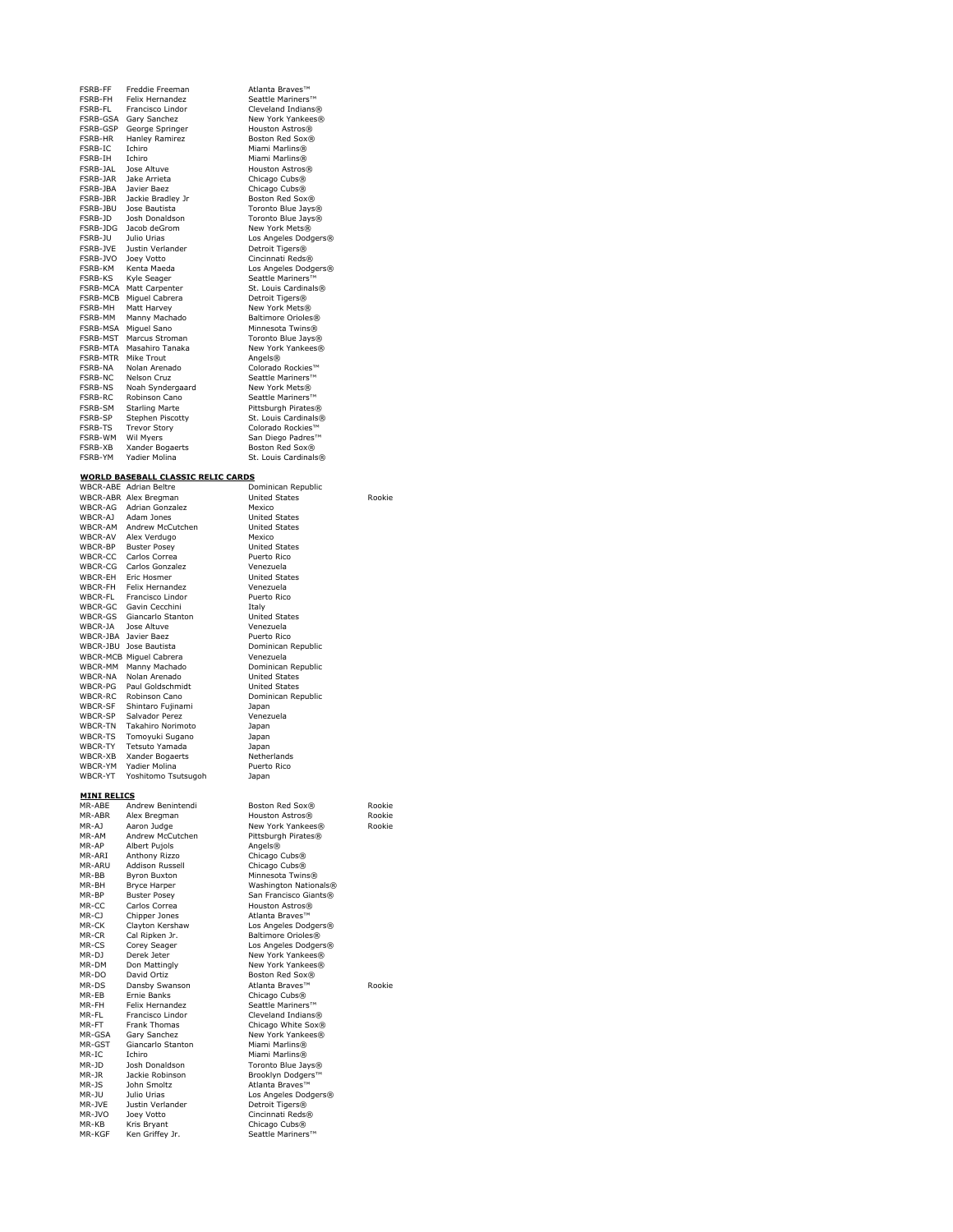| MR-KGR | Ken Griffey Jr.  | Cincinnati Reds®      |
|--------|------------------|-----------------------|
| MR-MB  | Mookie Betts     | Boston Red Sox®       |
| MR-MC  | Miguel Cabrera   | Detroit Tigers®       |
| MR-MMA | Manny Machado    | Baltimore Orioles®    |
| MR-MMG | Mark McGwire     | Oakland Athletics™    |
| MR-MP  | Mike Piazza      | New York Mets®        |
| MR-MTA | Masahiro Tanaka  | New York Yankees®     |
| MR-MTR | Mike Trout       | Angels®               |
| MR-NA  | Nolan Arenado    | Colorado Rockies™     |
| MR-NS  | Noah Syndergaard | New York Mets®        |
| MR-PM  | Pedro Martinez   | Boston Red Sox®       |
| MR-RCA | Robinson Cano    | Seattle Mariners™     |
| MR-RCI | Roberto Clemente | Pittsburgh Pirates®   |
| MR-TT  | Trea Turner      | Washington Nationals® |
| MR-TW  | Ted Williams     | Boston Red Sox®       |
| MR-YC  | Yoenis Cespedes  | New York Mets®        |

### **MINI WORLD BASEBALL CLASSIC FRAMED RELIC CARDS**

| WBC-AB | Alex Bregman        | <b>USA</b>         | Rookie |
|--------|---------------------|--------------------|--------|
| WBC-BP | <b>Buster Posey</b> | <b>USA</b>         |        |
| WBC-CC | Carlos Correa       | Puerto Rico        |        |
| WBC-FL | Francisco Lindor    | Puerto Rico        |        |
| WBC-JA | Jose Altuve         | Venezuela          |        |
| WBC-MC | Miguel Cabrera      | Venezuela          |        |
| WBC-MM | Manny Machado       | Dominican Republic |        |
| WBC-RC | Robinson Cano       | Dominican Republic |        |
| WBC-TY | Tetsuto Yamada      | Japan              |        |
| WBC-YT | Yoshitomo Tsutsugoh | Japan              |        |

# **MINI GEMS AND ANCIENT FOSSILS RELICS** GAF-A Amethyst

| <b>1785-8</b> | AILIELIIYSL      |
|---------------|------------------|
| GAF-C         | Crystal          |
| GAF-DB        | Dinosaur Bone    |
| GAF-DT        | Dinosaur Tooth   |
| GAF-G         | Gold             |
| GAF-LS        | Lightning Strike |
| GAF-M         | Meteorite        |
| GAF-P         | Peridot          |
| GAF-S         | Sapphire         |
| GAF-STO       | Shark Tooth      |
| GAF-STT       | Shark Tooth      |
| GAF-T         | Tourmaline       |
| GAF-WM        | Woolly Mammoth   |
|               |                  |

# **CUT SIGNATURES** CS-AB August "Gussie" Busch Brewer

| שה ש           | August Gussic Duschi           |                           |
|----------------|--------------------------------|---------------------------|
| $CS-AP$        | Arnold Palmer                  | Golfer                    |
| $CS-AS$        | Alan Shepard                   | Astronaut                 |
| CS-BC          | <b>Bing Crosby</b>             | Singer                    |
| CS-BHG         | Ben Hogan                      | Golfer                    |
| CS-BO          | Barack Obama                   | 44th U.S. President       |
| CS-CG          | Clark Gable                    | Actor                     |
| CS-DM          | Dean Martin                    | Actor                     |
| CS-FA          | <b>Fred Astaire</b>            | Actor & Dancer            |
| CS-HT          | Harry Truman                   | 33rd U.S. President       |
| $CS-JC$        | Jimmy Carter                   | 39th U.S. President       |
| $CS-11$        | loe Louis                      | Boxer                     |
| CS-JN          | Jack Nicklaus                  | Golfer                    |
| $CS-JO$        | Jesse Owens                    | Sprinter                  |
| CS-JST         | Jimmy Stewart                  | Actor                     |
| CS-KH          | Katharine Hepburn              | <b>Actress</b>            |
| CS-LC          | Lou Costello                   | Comedian                  |
| CS-MS          | Martin Scorsese                | Film Director             |
| CS-SS          | Steven Spielberg               | Film Director             |
| CS-WN          | Willie Nelson                  | Singer                    |
|                | <b>BOXLOADER CUT SIGNATURE</b> |                           |
| <b>BLCS-BF</b> | <b>Bob Feller</b>              | Cleveland Indians®        |
| BLCS-EB        | <b>Frnie Banks</b>             | Chicago Cubs <sup>®</sup> |
| BLCS-ES        | Enos Slaughter                 | St. Louis Cardinals®      |
| BLCS-JR        | Jackie Robinson                | Brooklyn Dodgers™         |
| <b>BICS-RK</b> | Ralph Kiner                    | Pittsburgh Pirates®       |

| BLCS-ES        | Enos Slaughter           | St. Louis Cardinals® |
|----------------|--------------------------|----------------------|
| BLCS-JR        | Jackie Robinson          | Brooklyn Dodgers™    |
| <b>BLCS-RK</b> | Ralph Kiner              | Pittsburgh Pirates®  |
| BI CS-RM       | Roger Maris              | New York Yankees®    |
| BI CS-SM       | <b>Stan Musial</b>       | St. Louis Cardinals® |
| BI CS-TW       | <b>Ted Williams</b>      | Boston Red Sox®      |
|                | BLCS-WSP Warren Spahn    | Milwaukee Braves™    |
|                | BLCS-WST Willie Stargell | Pittsburgh Pirates®  |
|                |                          |                      |

### **AUTOGRAPH RELIC**

# **SINGLE AUTOGRAPHED RELIC BOOK CARDS**

| ARBC-ABF | Andrew Benintendi      | Boston Red Sox®       | Rookie |
|----------|------------------------|-----------------------|--------|
| ARBC-ABL | Adrian Beltre          | Texas Rangers®        |        |
| ARBC-ABR | Alex Bregman           | Houston Astros®       | Rookie |
| ARBC-AG  | Adrian Gonzalez        | Los Angeles Dodgers®  |        |
| ARBC-AJO | Adam Jones             | Baltimore Orioles®    |        |
| ARBC-AJU | Aaron Judge            | New York Yankees®     | Rookie |
| ARBC-ARE | Alex Reyes             | St. Louis Cardinals®  | Rookie |
| ARBC-ARI | Anthony Rizzo          | Chicago Cubs®         |        |
| ARBC-ARU | <b>Addison Russell</b> | Chicago Cubs®         |        |
| ARBC-BB  | <b>Byron Buxton</b>    | Minnesota Twins®      |        |
| ARBC-BH  | Bryce Harper           | Washington Nationals® |        |
| ARBC-BP  | <b>Buster Posey</b>    | San Francisco Giants® |        |
| ARBC-CC  | Carlos Correa          | Houston Astros®       |        |
| ARBC-CKE | Clayton Kershaw        | Los Angeles Dodgers®  |        |
| ARBC-CKL | Corey Kluber           | Cleveland Indians®    |        |
| ARBC-CS  | Corey Seager           | Los Angeles Dodgers®  |        |
| ARBC-DJ  | Derek Jeter            | New York Yankees®     |        |
| ARBC-DS  | Dansby Swanson         | Atlanta Braves™       | Rookie |
| ARBC-EL  | Evan Longoria          | Tampa Bay Rays™       |        |
| ARBC-FF  | Freddie Freeman        | Atlanta Braves™       |        |
| ARBC-FH  | Felix Hernandez        | Seattle Mariners™     |        |
| ARBC-FL  | Francisco Lindor       | Cleveland Indians®    |        |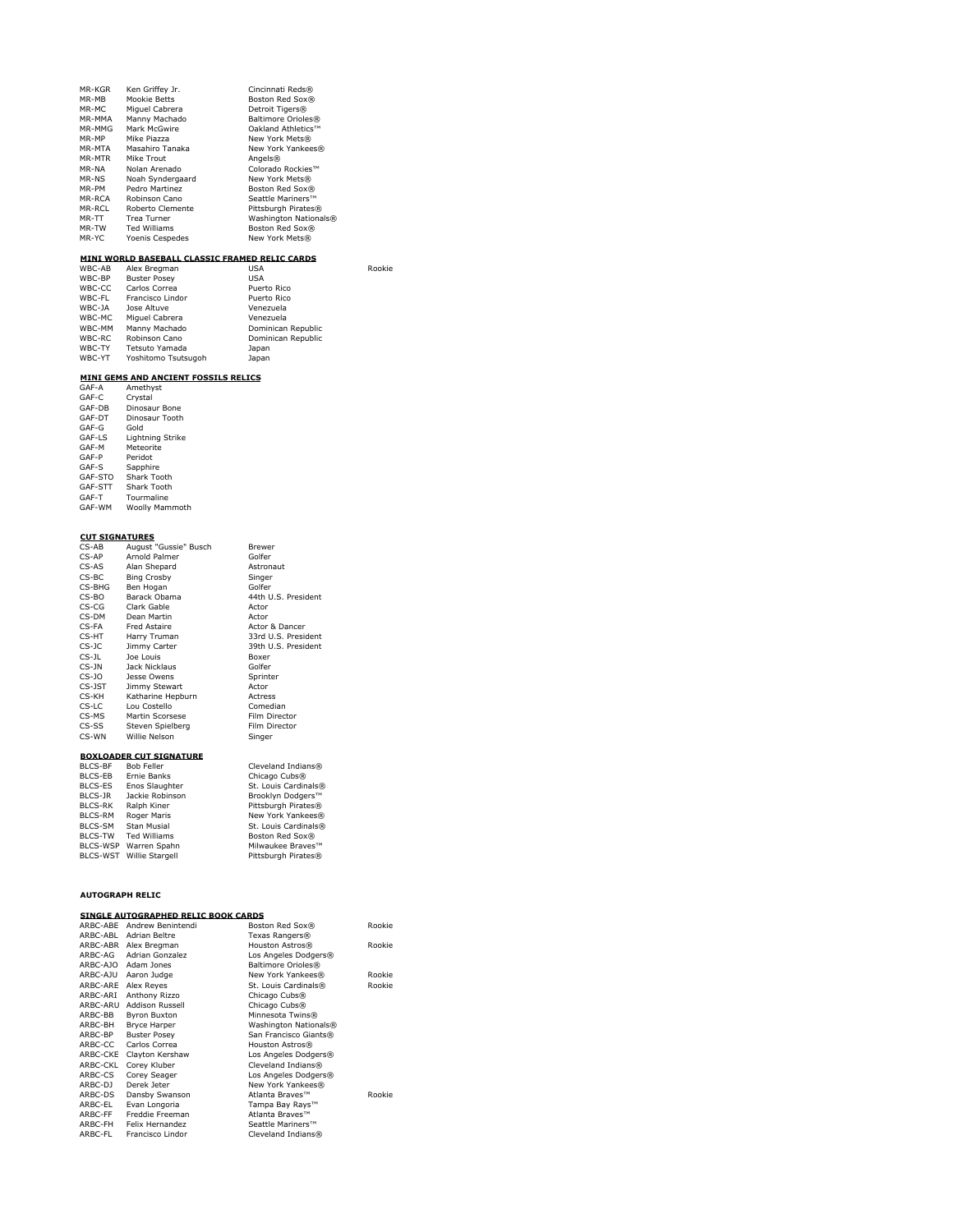ARBC-I Ichiro Miami Marlins® ARBC-JAL Jose Altuve Houston Astros® ARBC-JD Josh Donaldson Toronto Blue Jays® ARBC-JDG Jacob deGrom New York Mets® ARBC-JU Julio Urias Los Angeles Dodgers® ARBC-JV Joey Votto Cincinnati Reds® ARBC-KB Kris Bryant<br>
ARBC-KG Ken Griffey Jr. Scattle Mainters<sup>194</sup><br>
ARBC-KG Ken Griffey Jr. Scattle Mainters<sup>194</sup><br>
ARBC-KM Kenta Madad<br>
ARBC-MTA Masahiro Tanaka<br>
ARBC-MTA Masahiro Tanaka<br>
ARBC-MTA Masahiro Tanaka<br>
ARBC-MTA

### **DUAL AUTOGRAPHED RELIC BOOK CARDS**

| ARBC-BR       | Kris Bryant                      | Chicago Cubs®         |        |
|---------------|----------------------------------|-----------------------|--------|
|               | Anthony Rizzo                    | Chicago Cubs®         |        |
| ARBC-BT       | Mike Trout                       | Angels®               |        |
|               | Kris Brvant                      | Chicago Cubs®         |        |
| ARBC-CA       | Carlos Correa                    | Houston Astros®       |        |
|               | lose Altuve                      | Houston Astros®       |        |
| ARBC-CB       | Carlos Correa                    | Houston Astros®       |        |
|               | Alex Bregman                     | Houston Astros®       | Rookie |
| ARBC-DS       | Noah Syndergaard                 | New York Mets®        |        |
|               | Jacob deGrom                     | New York Mets®        |        |
| ARBC-FS       | Freddie Freeman                  | Atlanta Braves™       |        |
|               | Dansby Swanson                   | Atlanta Braves™       | Rookie |
| ARBC-GI       | <b>Ichiro</b>                    | Seattle Mariners™     |        |
|               | Ken Griffey Jr.                  | Seattle Mariners™     |        |
| ARBC-HT       | <b>Trea Turner</b>               | Washington Nationals® |        |
|               | <b>Bryce Harper</b>              | Washington Nationals® |        |
| ARBC-JR       | Cal Ripken Jr.                   | Baltimore Orioles®    |        |
|               | Derek leter                      | New York Yankees®     |        |
| ARBC-1S       | Chipper Jones                    | Atlanta Braves™       |        |
|               | John Smoltz                      | Atlanta Braves™       |        |
| ARBC-KL       | Corey Kluber                     | Cleveland Indians®    |        |
|               | Francisco Lindor                 | Cleveland Indians®    |        |
| ARBC-KS       | Corey Seager                     | Los Angeles Dodgers®  |        |
|               | Clayton Kershaw                  | Los Angeles Dodgers®  |        |
| ARBC-M1       | Adam Jones                       | Baltimore Orioles®    |        |
|               | Manny Machado                    | Baltimore Orioles®    |        |
| ARBC-RB       | Addison Russell                  | Chicago Cubs®         |        |
|               | Javier Baez                      | Chicago Cubs®         |        |
| ARBC-RS       | Addison Russell                  | Chicago Cubs®         |        |
|               | Kvle Schwarber                   | Chicago Cubs®         |        |
| ARBC-SU       | Julio Urias                      | Los Angeles Dodgers®  |        |
|               | Corey Seager                     | Los Angeles Dodgers®  |        |
| ARBC-WH       | Dave Winfield                    | New York Yankees®     |        |
|               | <b>Rickey Henderson</b>          | New York Yankees®     |        |
|               | <b>BOXLOADER AUTOGRAPH RELIC</b> |                       |        |
| BI R-ABF      | Andrew Benintendi                | Boston Red Sox®       | Rookie |
| BI R-ABR      | Alex Breaman                     | Houston Astros®       | Rookie |
| <b>BLR-CC</b> | Carlos Correa                    | Houston Astros®       |        |

### **AUTOGRAPH**

|        | <u>MINI AUTOGRAPHS BASEBALL</u> |                           |        |
|--------|---------------------------------|---------------------------|--------|
| MA-ABF | Andrew Benintendi               | Boston Red Sox®           | Rookie |
| MA-ABR | Alex Bregman                    | Houston Astros®           | Rookie |
| MA-ADI | Aledmys Diaz                    | St. Louis Cardinals®      |        |
| MA-ADU | <b>Adam Duvall</b>              | Cincinnati Reds®          |        |
| MA-AG  | Andres Galarraga                | Colorado Rockies™         |        |
| MA-AJ  | Aaron Judge                     | New York Yankees®         | Rookie |
| MA-AN  | Aaron Nola                      | Philadelphia Phillies®    |        |
| MA-ARF | Alex Reyes                      | St. Louis Cardinals®      | Rookie |
| MA-AT  | <b>Andrew Toles</b>             | Los Angeles Dodgers®      | Rookie |
| MA-BH  | <b>Bryce Harper</b>             | Washington Nationals®     |        |
| MA-BI  | Bo Jackson                      | Kansas City Royals®       |        |
| MA-BP  | <b>Buster Posev</b>             | San Francisco Giants®     |        |
| MA-BZ  | <b>Bradley Zimmer</b>           | Cleveland Indians®        | Rookie |
| MA-CC  | Carlos Correa                   | Houston Astros®           |        |
| MA-CFU | Carson Fulmer                   | Chicago White Sox®        | Rookie |
| MA-CKE | Clayton Kershaw                 | Los Angeles Dodgers®      |        |
| MA-CKL | Corey Kluber                    | Cleveland Indians®        |        |
| MA-CSA | Chris Sale                      | Boston Red Sox®           |        |
| MA-CSE | Corey Seager                    | Los Angeles Dodgers®      |        |
| MA-DB  | <b>Dellin Betances</b>          | New York Yankees®         |        |
| MA-DF  | Dexter Fowler                   | St. Louis Cardinals®      |        |
| MA-D1  | Derek leter                     | New York Yankees®         |        |
| MA-DS  | Dansby Swanson                  | Atlanta Braves™           | Rookie |
| MA-DV  | Dan Vogelbach                   | Seattle Mariners™         | Rookie |
| MA-FF  | Freddie Freeman                 | Atlanta Braves™           |        |
| MA-FL  | Francisco Lindor                | Cleveland Indians®        |        |
| MA-GC  | Gavin Cecchini                  | New York Mets®            | Rookie |
| MA-GSP | George Springer                 | Houston Astros®           |        |
| MA-HA  | Hank Aaron                      | Atlanta Braves™           |        |
| MA-HD  | Hunter Dozier                   | Kansas City Royals®       | Rookie |
| MA-HO  | Henry Owens                     | Boston Red Sox®           |        |
| MA-T   | <b>Ichiro</b>                   | Miami Marlins®            |        |
| MA-1AF | Jorge Alfaro                    | Philadelphia Phillies®    | Rookie |
| MA-JAL | <b>lose Altuve</b>              | Houston Astros®           |        |
| MA-1BA | Javier Baez                     | Chicago Cubs <sup>®</sup> |        |
| MA-JCO | <b>Iharel Cotton</b>            | Oakland Athletics™        | Rookie |
| MA-JDG | Jacob deGrom                    | New York Mets®            |        |
| MA-IDI | Jose De Leon                    | Tampa Bay Rays™           | Rookie |
| MA-JDO | Josh Donaldson                  | Toronto Blue Jays®        |        |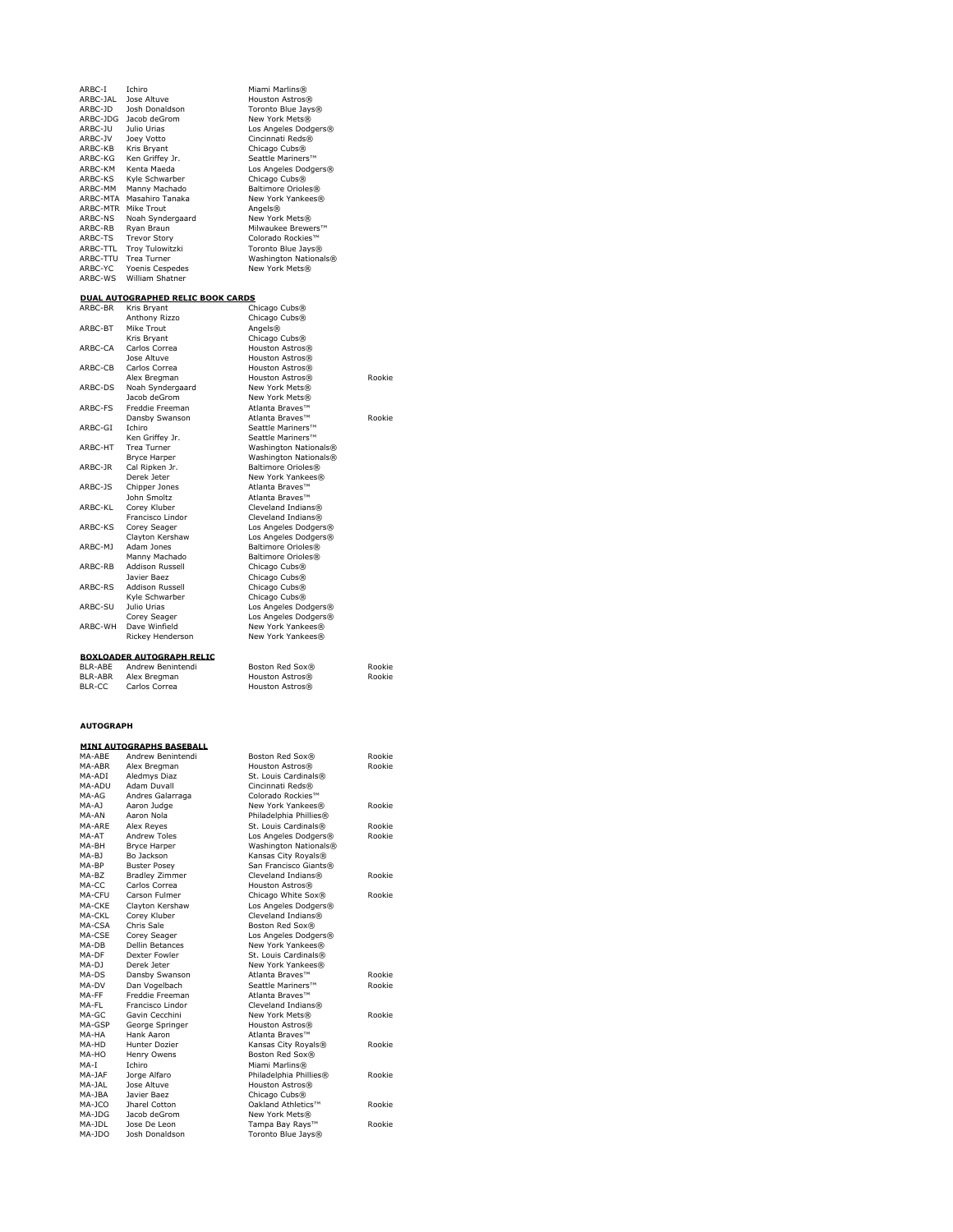| $MA-1M$  | Joe Musgrove          | Houston Astros®           | Rookie |
|----------|-----------------------|---------------------------|--------|
| MA-1TA   | Jameson Taillon       | Pittsburgh Pirates®       |        |
| MA-1TH   | Jake Thompson         | Philadelphia Phillies®    | Rookie |
| $MA-11J$ | Julio Urias           | Los Angeles Dodgers®      |        |
| MA-KB    | Kris Bryant           | Chicago Cubs®             |        |
| MA-KMA   | Kenta Maeda           | Los Angeles Dodgers®      |        |
| MA-KSC   | Kyle Schwarber        | Chicago Cubs <sup>®</sup> |        |
| MA-KSE   | Kyle Seager           | Seattle Mariners™         |        |
| MA-IW    | <b>Luke Weaver</b>    | St. Louis Cardinals®      | Rookie |
| MA-MC    | Matt Carpenter        | St. Louis Cardinals®      |        |
| MA-MF    | Michael Fulmer        | Detroit Tigers®           |        |
| MA-MM    | Manny Machado         | Baltimore Orioles®        |        |
| MA-MTA   | Masahiro Tanaka       | New York Yankees®         |        |
| MA-MTR   | Mike Trout            | Angels®                   |        |
| MA-NS    | Noah Syndergaard      | New York Mets®            |        |
| MA-OV    | Omar Vizquel          | Cleveland Indians®        |        |
| MA-RGR   | Randal Grichuk        | St. Louis Cardinals®      |        |
| MA-RGS   | Robert Gsellman       | New York Mets®            | Rookie |
| MA-RH    | Ryon Healy            | Oakland Athletics™        | Rookie |
| MA-RI    | Reynaldo Lopez        | Chicago White Sox®        | Rookie |
| MA-RO    | Roman Quinn           | Philadelphia Phillies®    | Rookie |
| MA-RT    | Raimel Tapia          | Colorado Rockies™         | Rookie |
| MA-SK    | Sandy Koufax          | Los Angeles Dodgers®      |        |
| MA-SM    | <b>Starling Marte</b> | Pittsburgh Pirates®       |        |
| MA-SW    | Steven Wright         | Boston Red Sox®           |        |
| MA-TA    | <b>Tyler Austin</b>   | New York Yankees®         | Rookie |
| MA-TB    | Ty Blach              | San Francisco Giants®     | Rookie |
| MA-TM    | <b>Trey Mancini</b>   | Baltimore Orioles®        | Rookie |
| MA-TS    | <b>Trevor Story</b>   | Colorado Rockies™         |        |
| MA-YG    | Yulieski Gurriel      | Houston Astros®           | Rookie |
| MA-YM    | Yoan Moncada          | Chicago White Sox®        | Rookie |

### **FULL-SIZE AUTOGRAPHS BASEBALL**

| AGA-CB | Cody Bellinger   | Los Angeles Dodgers®  | Rookie |
|--------|------------------|-----------------------|--------|
| AGA-IH | Ian Happ         | Chicago Cubs®         | Rookie |
| AGA-CA | Christian Arrovo | San Francisco Giants® | Rookie |

# **MINI AUTOGRAPHS NON BASEBALL** MA-ADA Alexa Datt

| חשה הוו       | אוכגע בענ             |
|---------------|-----------------------|
| MA-AK         | Andy Katz             |
| MA-AL         | Allie LaForce         |
| MA-BHG        | Brooke Hogan          |
| MA-BSM        | Ben Smith             |
| MA-BST        | Bo Steil              |
| MA-CB         | Corey Bellemore       |
| MA-CF         | Chris Fehn            |
| MA-DCK        | David Castor Keene    |
| MA-DJE        | Dan Jennings          |
| MA-EL         | Eric LeGrand          |
| MA-FM         | Floyd Mayweather      |
| MA-FPJ        | Freddie Prinze Jr.    |
| MA-GM         | Garrett McNamara      |
| MA-GST        | Gary Stevens          |
| MA-JG         | Jay Glazer            |
| MA-JMA        | Joe Manganiello       |
| MA-JS         | Jayson Stark          |
| MA-JTS        | Joe Thomas Sr.        |
| MA-KG         | Krazy George          |
| <b>MA-KKL</b> | Kevin Kelley          |
| MA-KR         | Ken Rosenthal         |
| MA-LH         | Laurie Hernandez      |
| MA-LT         | Lyle Thompson         |
| MA-MCO        | Miguel Cotto          |
| MA-MJA        | Mike Jaspersen        |
| MA-MKA        | Michal Kapral         |
| MA-ND         | Norman Dale           |
| MA-NJ         | Nick Jonas            |
| MA-OS         | Ollie Schniederjans   |
| MA-PF         | Paul Finebaum         |
| MA-PR         | Peter Rosenberg       |
| MA-SMG        | Sarah Michelle Gellar |
| MA-SR         | Sierra Romero         |
| MA-SS         | Stephen A. Smith      |
| MA-SST        | Sage Steele           |
| MA-TAN        | Tom Anderson          |
| MA-TAR        | <b>Tom Arnold</b>     |
| MA-TR         | <b>Tom Rinaldi</b>    |
| MA-VC         | Vashti Cunningham     |
| MA-VJ         | Valarie Jenkins       |
| MA-WB         | Wesley Bryan          |
| MA-WS         | William Shatner       |
|               |                       |

### **BOXLOADER AUTOGRAPH**

| BLA-ABE | Andrew Benintendi | Boston Red Sox®      | Rookie |  |
|---------|-------------------|----------------------|--------|--|
| BLA-ABR | Alex Bregman      | Houston Astros®      | Rookie |  |
| BLA-AD  | Aledmys Diaz      | St. Louis Cardinals® |        |  |
| BLA-ARI | Anthony Rizzo     | Chicago Cubs®        |        |  |
| BLA-CK  | Clayton Kershaw   | Los Angeles Dodgers® |        |  |
| BLA-FL  | Francisco Lindor  | Cleveland Indians®   |        |  |
| BLA-JA  | Jose Altuve       | Houston Astros®      |        |  |
| BLA-JDG | Jacob deGrom      | New York Mets®       |        |  |
| BLA-JDO | Josh Donaldson    | Toronto Blue Jays®   |        |  |
| BLA-KSE | Kyle Seager       | Seattle Mariners™    |        |  |

### **RIP**

| <b>RIP CARDS</b> |                 |                   |
|------------------|-----------------|-------------------|
| $RIP-1$          | Gary Sanchez    | New York Yankees® |
| RTP-2            | Jackie Robinson | Brooklyn Dodgers™ |
| $RIP-3$          | Tv Cobb         | Detroit Tigers®   |
| RTP-4            | Johnny Bench    | Cincinnati Reds®  |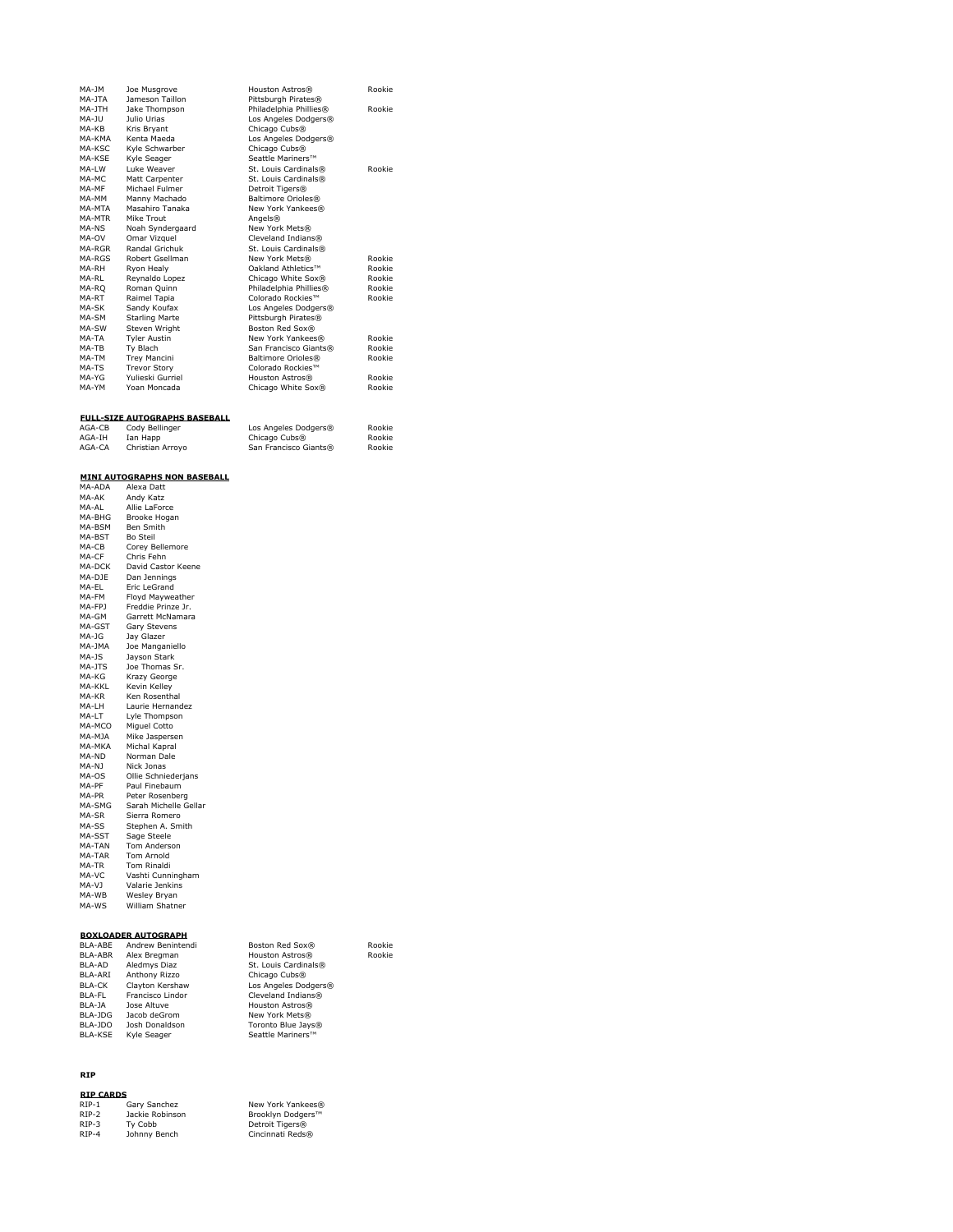RIP-5 Ernie Banks Chicago Cubs® RIP-6 Reggie Jackson New York Yankees® RIP-7 Nolan Arenado Colorado Rockies™ RIP-9 Stephen Strasburg Washington Nationals®<br>RIP-10 Don Mattingly New York Yankees®<br>RIP-11 Roger Maris New York Yankees® RIP-10 Don Mattingly New York Yankees®<br>RIP-11 Roger Maris New York Yankees® RIP-12 Cal Ripken Jr. Baltimore Orioles® RIP-13 Ichiro Miami Marlins® RIP-14 - Andrew McCutchen - Pittsburgh Pirates®<br>RIP-15 - Felix Hernandez - Seattle Mariners™ RIP-16 Robinson Canone Seattle Mariners™<br>RIP-17 Roberto Clemente Pittsburgh Pirates RIP-17 Roberto Clemente Pittsburgh Pirates®<br>RIP-18 Ryan Braun Milwaukee Brewers RIP-18 Ryan Braun Milwaukee Brewers™<br>RIP-19 Adrian Beltre Texas Rangers® RIP-19 Adrian Beltre Texas Rangers®<br>RIP-20 George Brett Kansas City Roy<br>RIP-21 David Ortiz Boston Red Sox® RIP-20 George Brett Kansas City Royals® RIP-21 David Ortiz Boston Red Sox® RIP-22 Corey Seager Los Angeles Dodgers® RIP-23 Albert Pujols<br>RIP-24 Nolan Ryan RIP-22 Albert Conserved Christian Angels®<br>RIP-24 Nolan Ryan Texas Rangers®<br>RIP-25 Mookie Betts Boston Red Sox® RIP-25 Mookie Betts Boston Red Sox®<br>RIP-26 Aaron Judge New York Yankees RIP-26 Aaron Judge New York Yankees® Rookie<br>RIP-27 Ken Griffey Jr. Seattle Mariners™ RIP-28 Xander Bogaerts Boston Red Sox®<br>RIP-29 Clayton Kershaw Los Angeles Dodg<br>RIP-30 Honus Wagner Pittsburgh Pirates RIP-29 Clayton Kershaw Los Angeles Dodgers® RIP-30 Honus Wagner Pittsburgh Pirates® RIP-31 Yoenis Cespedes<br>RIP-32 Buster Posey RIP-31 Yoenis Cespedes<br>
RIP-32 Buster Posey San Francisco Giants®<br>
RIP-32 Buster Posey San Francisco Giants®<br>
RIP-33 Mike Trout Angels® RIP-33 Mike Trout Angels® RIP-34 Kenta Maeda Los Angeles Dodgers® RIP-35 Corey Kluber Cleveland Indians®<br>
RIP-36 Kyle Schwarber Chicago Cubs® RIP-36 Kyle Schwarber Chicago Cubs®<br>
RIP-37 Joey Votto Cincinnati Reds RIP-37 Joey Votto<br>
RIP-37 Joey Votto Cincinnati Reds®<br>
RIP-38 Manny Machado Baltimore Orioles RIP-38 Manny Machado Baltimore Orioles® RIP-39 Barry Larkin Cincinnati Reds® RIP-40 Adam Jones Baltimore Orioles®<br>
RIP-41 Trea Turner Washington Nation RIP-41 Trea Turner Mashington Nationals®<br>RIP-42 Jacob deGrom New York Mets® RIP-42 Jacob deGrom New York Mets®<br>RIP-43 Bryce Harper Mashington Natio RIP-43 Bryce Harper Washington Nationals® RIP-44 Ozzie Smith St. Louis Cardinals® RIP-45 Jake Arrieta Chicago Cubs® RIP-46 Dave Winfield New York Yankees® RIP-47 Mark McGwire Oakland Athletics<br>RIP-48 Noah Syndergaard New York Mets®<br>RIP-49 Paul Goldschmidt Arizona Diamondb Noah Syndergaard<br>Paul Goldschmidt National Machineral Mew York Mets®<br>RIP-49 Paul Goldschmidt Arizona Diamondbacks®<br>RIP-50 Anthony Rizzo Chicago Cubs®<br>RIP-51 Aledmys Diaz St. Louis Cardinals® RIP-50 Anthony Rizzo Chicago Cubs® RIP-51 Aledmys Diaz St. Louis Cardinals® RIP-52 Alex Bregman Houston Astros® Rookie<br>RIP-53 Ted Williams Boston Red Sox® Ted Williams Boston Red Sox® RIP-54 Andrew Benintendi Boston Red Sox® Rookie<br>RIP-55 Randy Johnson Seattle Mariners™ RIP-55 Randy Johnson Seattle Mariners<br>
RIP-56 Max Scherzer Mashington Nati RIP-56 Max Scherzer Washington Nationals®<br>RIP-57 Jose Canseco Oakland Athletics™<br>RIP-58 Kris Bryant Chicago Cubs® **Primerical Canseco** Oakland Athletics™<br>Primerical Chicago Cubs® National State Chicago Cubs®<br>RIP-58 Kris Bryant Chicago Cubs®<br>RIP-60 Hank Aaron Atlanta Braves<sup>n</sup> RIP-59 Yu Darvish Texas Rangers® RIP-60 Hank Aaron Atlanta Braves™ RIP-61 Mike Piazza **New York Mets®**<br>RIP-62 Giancarlo Stanton Miami Marlins® RIP-62 Giancarlo Stanton<br>RIP-63 Matt Kemp RIP-63 Matt Kemp **Atlanta Braves**™<br>RIP-64 Yoan Moncada Atlanta Chicago White S RIP-64 Yoan Moncada Chicago White Sox® Rookie<br>RIP-65 Hunter Pence San Francisco Giants® RIP-65 Hunter Pence San Francisco Giants® RIP-66 Dansby Swanson Atlanta Braves™ Rookie RIP-67 Miguel Cabrera Detroit Tigers® RIP-68 Wil Myers San Diego Padres™<br>RIP-69 Chris Sale Boston Red Sox® RIP-70 Francisco Lindor Cleveland Indians®<br>RIP-71 Derek Jeter Senator New York Yankees® RIP-71 Derek Jeter New York Yankees®<br>RIP-72 Greg Maddux Atlanta Braves™ RIP-72 Greg Maddux **Atlanta Braves**™<br>RIP-73 Justin Verlander **Atlanta Braves** RIP-73 Justin Verlander<br>RIP-74 Brooks Robinson RIP-74 Brooks Robinson Baltimore Orioles®<br>RIP-75 Dustin Pedroia Boston Red Sox® RIP-75 Dustin Pedroia Boston Red Sox®<br>RIP-76 Babe Ruth New York Yankees<br>RIP-77 Roger Clemens Boston Red Sox® RIP-76 Babe Ruth New York Yankees® RIP-77 Roger Clemens Boston Red Sox® RIP-78 John Smoltz Atlanta Braves™ RIP-79 Addison Russell Chicago Cubs® RIP-80 Jose Altuve Houston Astros®<br>RIP-81 Carlos Correa Houston Astros® Native Source Houston Astros®<br>RIP-81 Carlos Correa Houston Astros®<br>RIP-83 Freddie Freeman Atlanta Braves™ RIP-83 Freddie Freeman<br>RIP-84 Chipper Jones<br>RIP-85 Lou Gehrig RIP-84 Chipper Jones Atlanta Braves™ RIP-85 Lou Gehrig New York Yankees® RIP-86 Frank Thomas Chicago White Sox® RIP-87 Eric Hosmer Kansas City Royals® RIP-88 Masahiro Tanaka New York Yankees®<br>RIP-89 Bo Jackson Nansas City Royals® RIP-89 Bo Jackson Contract Mansas City Royals®<br>RIP-90 Josh Donaldson Toronto Blue Jays® RIP-90 Josh Donaldson Toronto Blue Jays®<br>RIP-96 Julio Urias Just Los Angeles Dodger **DOUBLE RIP CARDS**<br>DRIP-1 Julio Urias<br>DRIP-1 Corey Seager

DRIP-5 Jake Arrieta Chicago Cubs® DRIP-5 Greg Maddux Chicago Cubs® DRIP-6 Adam Jones Baltimore Orioles® DRIP-6 Manny Machado Baltimore Orioles® DRIP-7 Roberto Clemente Pittsburgh Pirates® DRIP-7 Andrew McCutchen Pittsburgh Pirates® DRIP-8 Ichiro Miami Marlins® **DRIP-8** Giancarlo Stanton Miami Marlins®<br>
DRIP-9 Frank Thomas Microsofthicago White S DRIP-9 Frank Thomas Chicago White Sox® DRIP-9 Ken Griffey Jr. Seattle Mariners™

Brooklyn Dodgers™ Seattle Mariners™ Los Angeles Dodgers® DRIP-1 Julio Urias Los Angeles Dodgers® DRIP-1 Corey Seager Los Angeles Dodgers® DRIP-2 Ichiro New York Yankees® DRIP-2 Derek Jeter New York Yankees® DRIP-3 Ernie Banks Chicago Cubs®<br>
DRIP-3 Kris Bryant Chicago Cubs® DRIP-3 Kris Bryant Chicago Cubs® DRIP-4 Jose Bautista Toronto Blue Jays® DRIP-4 Josh Donaldson Toronto Blue Jays®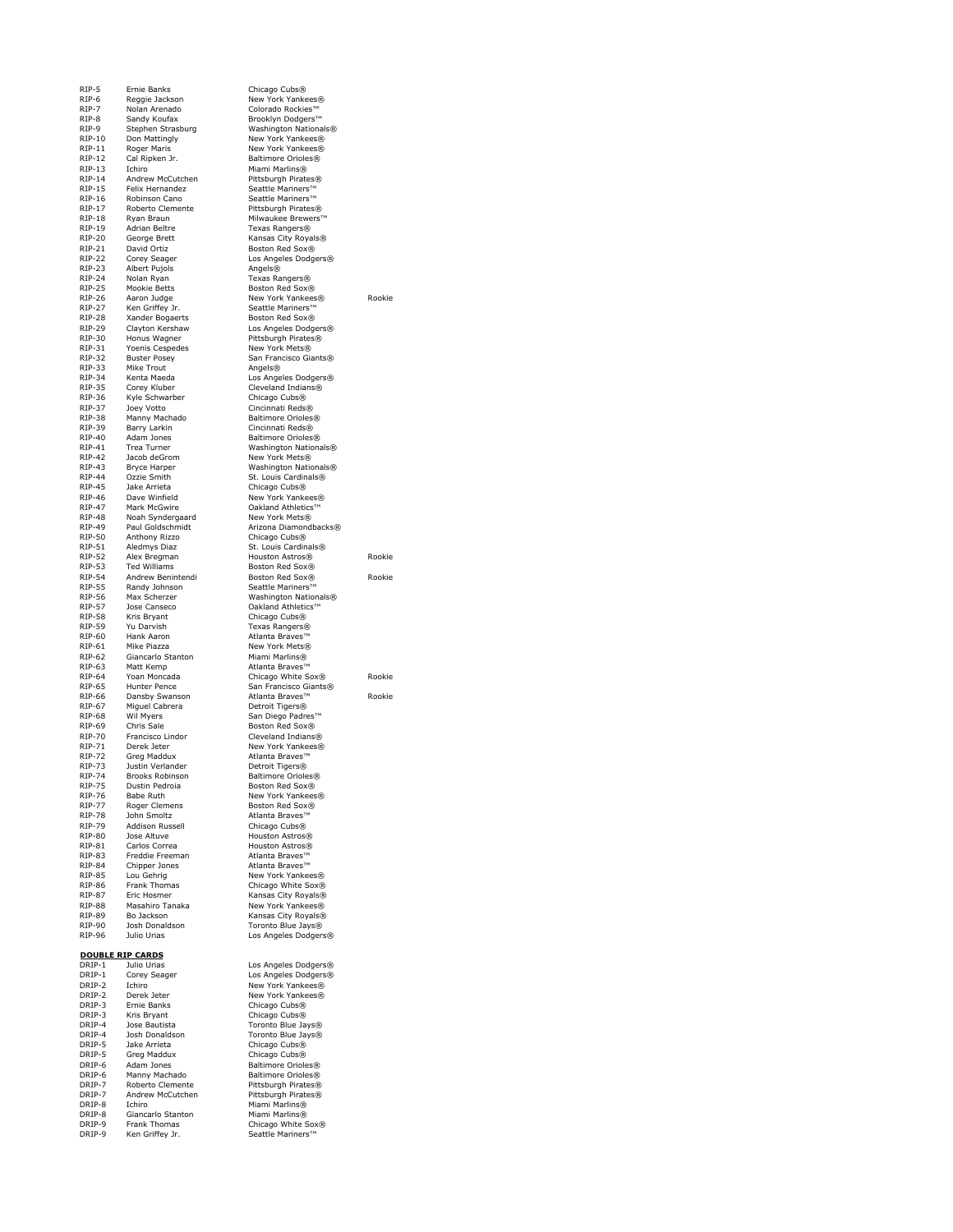DRIP-10 Mookie Betts Boston Red Sox®<br>DRIP-11 Ken Griffey Ir Seattle Mariners<sup>11</sup> DRIP-11 Ken Griffey Jr. Seattle Mariners™<br>DRIP-11 Ichiro Seattle Mariners™ **DRIP-11** Ichiro Seattle Mariners™<br>
DRIP-12 Mike Trout Angels® DRIP-12 Mike Trout Angels®<br>
DRIP-12 Ken Griffey Jr. Seattle M<br>
DRIP-13 Miguel Cabrera Detroit Ti DRIP-12 Ken Griffey Jr.<br>
DRIP-13 Miguel Cabrera Detroit Tigers®<br>
DRIP-13 Justin Verlander Detroit Tigers® DRIP-13 Justin Verlander Detroit Tigers® DRIP-14 Nolan Ryan California Angels™ DRIP-14 Mike Trout **Angels®**<br>DRIP-15 Yadier Molina St. Louis Cardinals® **DRIP-15** Ozzie Smith St. Louis Cardinals<sup>®</sup><br>DRIP-16 Carlos Correa Houston Astros® DRIP-16 Carlos Correa Houston Astros® DRIP-16 Alex Bregman Houston Astros® Rookie DRIP-17 Max Scherzer Washington Nationals® DRIP-17 Play Schenzer Mashington Nationals®<br>DRIP-17 Bryce Harper Washington Nationals®<br>DRIP-18 Johnny Bench Cincinnati Reds® DRIP-18 Johnny Bench Cincinnati Reds® DRIP-19 Brooks Robinson Baltimore Orioles®<br>DRIP-19 Cal Ripken Jr. Baltimore Orioles® DRIP-19 Cal Ripken Jr. Baltimore Orioles®<br>DRIP-20 Dansby Swanson Atlanta Braves™ DRIP-20 Dansby Swanson Atlanta Braves™ Rookie DRIP-20 Freddie Freeman<br>DRIP-21 Jacob deGrom DRIP-21 Noah Syndergaard New York Mets®<br>
DRIP-22 Ryne Sandberg Chicago Cubs®<br>
DRIP-22 Ernie Banks Chicago Cubs® DRIP-22 Ryne Sandberg Chicago Cubs® DRIP-22 Ernie Banks Chicago Cubs® DRIP-23 Gary Sanchez New York Yankees® DRIP-23 Masahiro Tanaka New York Yankees® DRIP-24 Mike Trout Angels® DRIP-24 Bryce Harper Washington Nationals® DRIP-25 Honus Wagner Pittsburgh Pirates® DRIP-25 Ty Cobb Detroit Tigers® DRIP-26 Mike Trout DRIP-26 Mike Trout<br>DRIP-26 Kris Bryant Chicago (<br>DRIP-27 Sandy Koufax Los Ange DRIP-27 Sandy Koufax Los Angeles Dodgers® DRIP-27 Clayton Kershaw Los Angeles Dodgers® DRIP-28 Addison Russell Chicago Cubs® DRIP-28 Javier Baez Chicago Cubs® DRIP-29 Andrew Benintendi Boston Red Sox® Rookie DRIP-29 Dustin Pedroia Boston Red Sox®<br>DRIP-29 Dustin Pedroia Boston Red Sox®<br>DRIP-30 Dave Winfield New York Yankees DRIP-30 Dave Winfield New York Yankees®<br>DRIP-30 Rickey Henderson New York Yankees® DRIP-31 Cal Ripken Jr. Baltimore Orioles®<br>
DRIP-31 Manny Machado Baltimore Orioles®<br>
DRIP-32 Babe Ruth New York Yankees DRIP-32 Babe Ruth New York Yankees®<br>
DRIP-32 Derek Jeter New York Yankees®<br>
DRIP-33 Rickey Henderson Oakland Athletics™ DRIP-32 Derek Jeter New York Yankees®<br>DRIP-33 Rickey Henderson Oakland Athletics™ DRIP-33 Mark McGwire Cakland Athletics™<br>DRIP-34 Addison Russell Chicago Cubs® Addison Russell DRIP-34 Kyle Schwarber Chicago Cubs®<br>
DRIP-35 Corey Seager Los Angeles Do<br>
DRIP-35 Clayton Kershaw Los Angeles Do DRIP-35 Corey Seager Los Angeles Dodgers® DRIP-35 Clayton Kershaw Los Angeles Dodgers® DRIP-36 Babe Ruth New York Yankees®<br>DRIP-36 Hank Aaron Atlanta Braves™ DRIP-37 Francisco Lindor Cleveland Indians®<br>DRIP-37 Corey Kluber Cleveland Indians® DRIP-37 Corey Kluber Cleveland Indians® DRIP-38 Sandy Koufax Brooklyn Dodgers™<br>DRIP-38 Jackie Robinson Brooklyn Dodgers™<br>DRIP-39 Francisco Lindor Cleveland Indians® DRIP-39 Francisco Lindor Cleveland Indians® DRIP-39 Omar Vizquel Cleveland Indians®<br>
DRIP-40 Jose Altuve Houston Astros® DRIP-40 Jose Altuve Houston Astros® DRIP-40 Carlos Correa Houston Astros®<br>
DRIP-41 Anthony Rizzo Chicago Cubs® DRIP-41 Anthony Rizzo<br>
DRIP-41 Kris Bryant<br>
DRIP-42 Lou Gehrig New York Yanks DRIP-41 Kris Bryant Chicago Cubs® DRIP-42 Lou Gehrig New York Yankees® DRIP-42 Babe Ruth New York Yankees®<br>
DRIP-43 George Brett Kansas City Royals® DRIP-43 George Brett Kansas City Royals®<br>
DRIP-43 Eric Hosmer Kansas City Royals® **DRIP-43** Eric Hosmer Kansas City Royals®<br>
DRIP-44 Chipper Jones Atlanta Braves™ DRIP-44 Chipper Jones<br>DRIP-44 John Smoltz DRIP-44 John Smoltz Atlanta Braves™ DRIP-45 Nolan Arenado Colorado Rockies™<br>DRIP-45 Carlos Gonzalez Colorado Rockies™ **MINI ARTIST ORIGINALS**<br>AO-AG Andres Galarraga Colorado Rockies™ AO-AR Anthony Rizzo Chicago Cubs® AO-BH Bryce Harper Washington Nationals® AO-BP Buster Posey San Francisco Giants®<br>
AO-BR Babe Ruth New York Yankees®<br>
AO-CC Carlos Correa Houston Astros® AO-BR Babe Ruth New York Yankees® AO-CC Carlos Correa Houston Astros® AO-CK Clayton Kershaw Los Angeles Dodgers® AO-CR Cal Ripken Jr. Baltimore Orioles® AO-CS Corey Seager Los Angeles Dodgers® AO-DJ Derek Jeter New York Yankees® AO-GB George Brett Kansas City Royals®<br>AO-GM Greg Maddux Atlanta Braves™ AO-GM Greg Maddux<br>AO-HA Hank Aaron AO-HA Hank Aaron Milwaukee Braves™<br>AO-HA Hank Aaron Milwaukee Braves™<br>AO-T Ichiro Miami Marlins® AO-I Ichiro - Miami Marlins®<br>AO-JB Johnny Bench - Cincinnati Reds AO-JD Josh Donaldson Toronto Blue Jays®<br>AO-JR Jackie Robinson Brooklyn Dodgers™<br>AO-KB Kris Bryant Chicago Cubs® AO-JR Jackie Robinson<br>
AO-KB Kris Bryant<br>
AO-KG Ken Griffey Jr. AO-KG Ken Griffey Jr. Seattle Mariners™<br>AO-MC Miguel Cabrera Detroit Tigers® AO-MC Miguel Cabrera **Detroit Tigers®**<br>AO-MM Manny Machado **Detroit Tigers®** AO-MM Manny Machado Baltimore Orioles®<br>AO-MP Mike Piazza Rew York Mets®<br>AO-MTA Masahiro Tanaka New York Yankees AO-MTA Masahiro Tanaka New York Yankees®<br>AO-MTR Mike Trout Angels®<br>AO-NR Nolan Ryan Mouston Astros® Mike Trout AO-MTR Mike Trout<br>
AO-NR Nolan Ryan Houston Astros®<br>
AO-NS Noah Syndergaard New York Mets®<br>
AO-OV Omar Vizquel Cleveland Indian Noah Syndergaard<br>Omar Vizquel

DRIP-10 David Ortiz Boston Red Sox®<br>DRIP-10 Mookie Betts Boston Red Sox® Seattle Mariners San Francisco Giants® New York Mets® Chicago Cubs® New York Yankees® Baltimore Orioles® DRIP-38 Jackie Robinson Brooklyn Dodgers™ Colorado Rockies™

Cincinnati Reds® Horonco Biac Bays®<br>Brooklyn Dodgers™<br>Chicago Cubs® AO-MP Mike Piazza New York Mets® AO-NS Noah Syndergaard New York Mets®<br>
AO-OV Omar Vizquel Cleveland Indians®<br>
AO-RC Roberto Clemente Pittsburgh Pirates® AO-RC Roberto Clemente Pittsburgh Pirates®<br>AO-SK Sandy Koufax Brooklyn Dodgers™ AOS-SH PRECENT Brooklyn Dodgers AO-TW Ted Williams Boston Red Sox®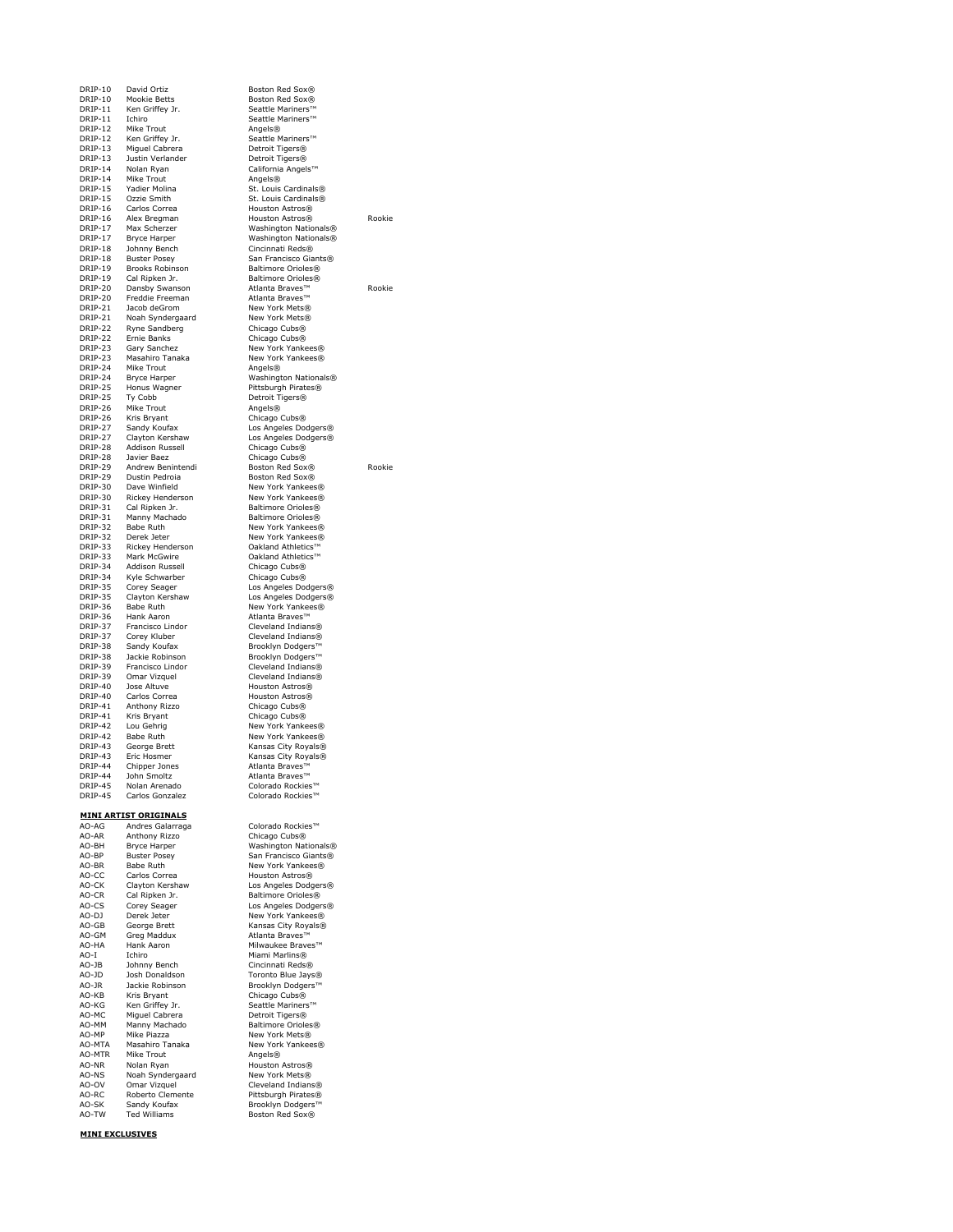| 351 Max Scherzer<br>352 Cal Ripken Jr.       | Washington Nationals®<br>Baltimore Orioles®       |                  |
|----------------------------------------------|---------------------------------------------------|------------------|
| 353 Justin Verlander                         | Detroit Tigers®                                   |                  |
| 354 Yu Darvish                               | Texas Rangers®<br>Cleveland Indians®              |                  |
| 355 Francisco Lindor<br>356 Mookie Betts     | Boston Red Sox®                                   |                  |
| 357 Andrew Benintendi                        | Boston Red Sox®                                   | Rookie           |
| 358 Robinson Cano                            | Seattle Mariners™                                 |                  |
| 359 Aledmys Diaz<br>360 Ernie Banks          | St. Louis Cardinals®<br>Chicago Cubs <sup>®</sup> |                  |
| 361 Aaron Judge                              | New York Yankees®                                 | Rookie           |
| 362 Roberto Clemente                         | Pittsburgh Pirates®                               |                  |
| 363 Bryce Harper                             | Washington Nationals®                             |                  |
| 364 Buster Posey<br>365 Joey Votto           | San Francisco Giants®<br>Cincinnati Reds®         |                  |
| 366 Dansby Swanson                           | Atlanta Braves™                                   | Rookie           |
| 367 Alex Bregman                             | Houston Astros®                                   | Rookie           |
| 368 Nolan Arenado<br>369 Miguel Cabrera      | Colorado Rockies™<br>Detroit Tigers®              |                  |
| 370 Yoenis Cespedes                          | New York Mets®                                    |                  |
| 371 Giancarlo Stanton                        | Miami Marlins®                                    |                  |
| 372 Masahiro Tanaka                          | New York Yankees®                                 |                  |
| 373 Ken Griffey Jr.<br>374 Josh Donaldson    | Seattle Mariners™<br>Toronto Blue Jays®           |                  |
| 375 Julio Urias                              | Los Angeles Dodgers®                              |                  |
| 376 Mike Trout                               | Angels®                                           |                  |
| 377 Babe Ruth<br>378 Noah Syndergaard        | New York Yankees®<br>New York Mets®               |                  |
| 379 Alex Reyes                               | St. Louis Cardinals®                              | Rookie           |
| 380 Kyle Schwarber                           | Chicago Cubs <sup>®</sup>                         |                  |
| 381 Clayton Kershaw                          | Los Angeles Dodgers®                              |                  |
| 382 Ted Williams<br>383 Paul Goldschmidt     | Boston Red Sox®<br>Arizona Diamondbacks®          |                  |
| 384 Manny Machado                            | Baltimore Orioles®                                |                  |
| 385 Derek Jeter                              | New York Yankees®                                 |                  |
| 386 Hunter Renfroe                           | San Diego Padres™<br>Pittsburgh Pirates®          | Rookie           |
| 387 Tyler Glasnow<br>388 Kris Bryant         | Chicago Cubs <sup>®</sup>                         | Rookie           |
| 389 Jose Bautista                            | Toronto Blue Jays®                                |                  |
| 390 Corey Seager                             | Los Angeles Dodgers®                              |                  |
| 391 Felix Hernandez<br>392 Hank Aaron        | Seattle Mariners™<br>Atlanta Braves™              |                  |
| 393 Yoan Moncada                             | Chicago White Sox®                                | Rookie           |
| 394 Ichiro                                   | Miami Marlins®                                    |                  |
| 395 Sandy Koufax                             | Brooklyn Dodgers™<br>New York Yankees®            |                  |
| 396 Gary Sanchez<br>397 Jackie Robinson      | Brooklyn Dodgers™                                 |                  |
| 398 Anthony Rizzo                            | Chicago Cubs <sup>®</sup>                         |                  |
| 399 Eric Hosmer                              | Kansas City Royals®                               |                  |
| 400 Carlos Correa                            | Houston Astros®                                   |                  |
|                                              |                                                   |                  |
| <b>MINI EXCLUSIVES METAL VARIATION</b>       |                                                   |                  |
| 351 Max Scherzer                             | Washington Nationals®                             |                  |
| 352 Cal Ripken Jr.                           | Baltimore Orioles®                                |                  |
| 353 Justin Verlander<br>354 Yu Darvish       | Detroit Tigers®<br>Texas Rangers®                 |                  |
| 355 Francisco Lindor                         | Cleveland Indians®                                |                  |
| 356 Mookie Betts                             | Boston Red Sox®                                   |                  |
| 357 Andrew Benintendi<br>358 Robinson Cano   | Boston Red Sox®<br>Seattle Mariners™              | Rookie           |
| 359 Aledmys Diaz                             | St. Louis Cardinals®                              |                  |
| 360 Ernie Banks                              | Chicago Cubs <sup>®</sup>                         |                  |
| 361 Aaron Judge                              | New York Yankees®                                 | Rookie           |
| 362 Roberto Clemente<br>363 Bryce Harper     | Pittsburgh Pirates®<br>Washington Nationals®      |                  |
| 364 Buster Posey                             | San Francisco Giants®                             |                  |
| 365 Joey Votto                               | Cincinnati Reds®                                  |                  |
| 366 Dansby Swanson<br>367 Alex Bregman       | Atlanta Braves™<br>Houston Astros®                | Rookie<br>Rookie |
| 368 Nolan Arenado                            | Colorado Rockies <sup>™</sup>                     |                  |
| 369 Miguel Cabrera                           | Detroit Tigers®                                   |                  |
| 370 Yoenis Cespedes                          | New York Mets®<br>Miami Marlins®                  |                  |
| 371 Giancarlo Stanton<br>372 Masahiro Tanaka | New York Yankees®                                 |                  |
| 373 Ken Griffey Jr.                          | Seattle Mariners™                                 |                  |
| 374 Josh Donaldson                           | Toronto Blue Jays®                                |                  |
| 375 Julio Urias<br>376 Mike Trout            | Los Angeles Dodgers®<br>Angels®                   |                  |
| 377 Babe Ruth                                | New York Yankees®                                 |                  |
| 378 Noah Syndergaard                         | New York Mets®                                    |                  |
| 379 Alex Reyes                               | St. Louis Cardinals®                              | Rookie           |
| 380 Kyle Schwarber<br>381 Clayton Kershaw    | Chicago Cubs <sup>®</sup><br>Los Angeles Dodgers® |                  |
| 382 Ted Williams                             | Boston Red Sox®                                   |                  |
| 383 Paul Goldschmidt                         | Arizona Diamondbacks®                             |                  |
| 384 Manny Machado<br>385 Derek Jeter         | Baltimore Orioles®<br>New York Yankees®           |                  |
| 386 Hunter Renfroe                           | San Diego Padres™                                 | Rookie           |
| 387 Tyler Glasnow                            | Pittsburgh Pirates®                               | Rookie           |
| 388 Kris Bryant                              | Chicago Cubs <sup>®</sup>                         |                  |
| 389 Jose Bautista<br>390 Corey Seager        | Toronto Blue Jays®<br>Los Angeles Dodgers®        |                  |
| 391 Felix Hernandez                          | Seattle Mariners™                                 |                  |
| 392 Hank Aaron                               | Atlanta Braves™                                   |                  |
| 393 Yoan Moncada<br>394 Ichiro               | Chicago White Sox®<br>Miami Marlins®              | Rookie           |
| 395 Sandy Koufax                             | Brooklyn Dodgers™                                 |                  |
| 396 Gary Sanchez                             | New York Yankees®                                 |                  |
| 397 Jackie Robinson                          | Brooklyn Dodgers™                                 |                  |
| 398 Anthony Rizzo<br>399 Eric Hosmer         | Chicago Cubs <sup>®</sup><br>Kansas City Royals®  |                  |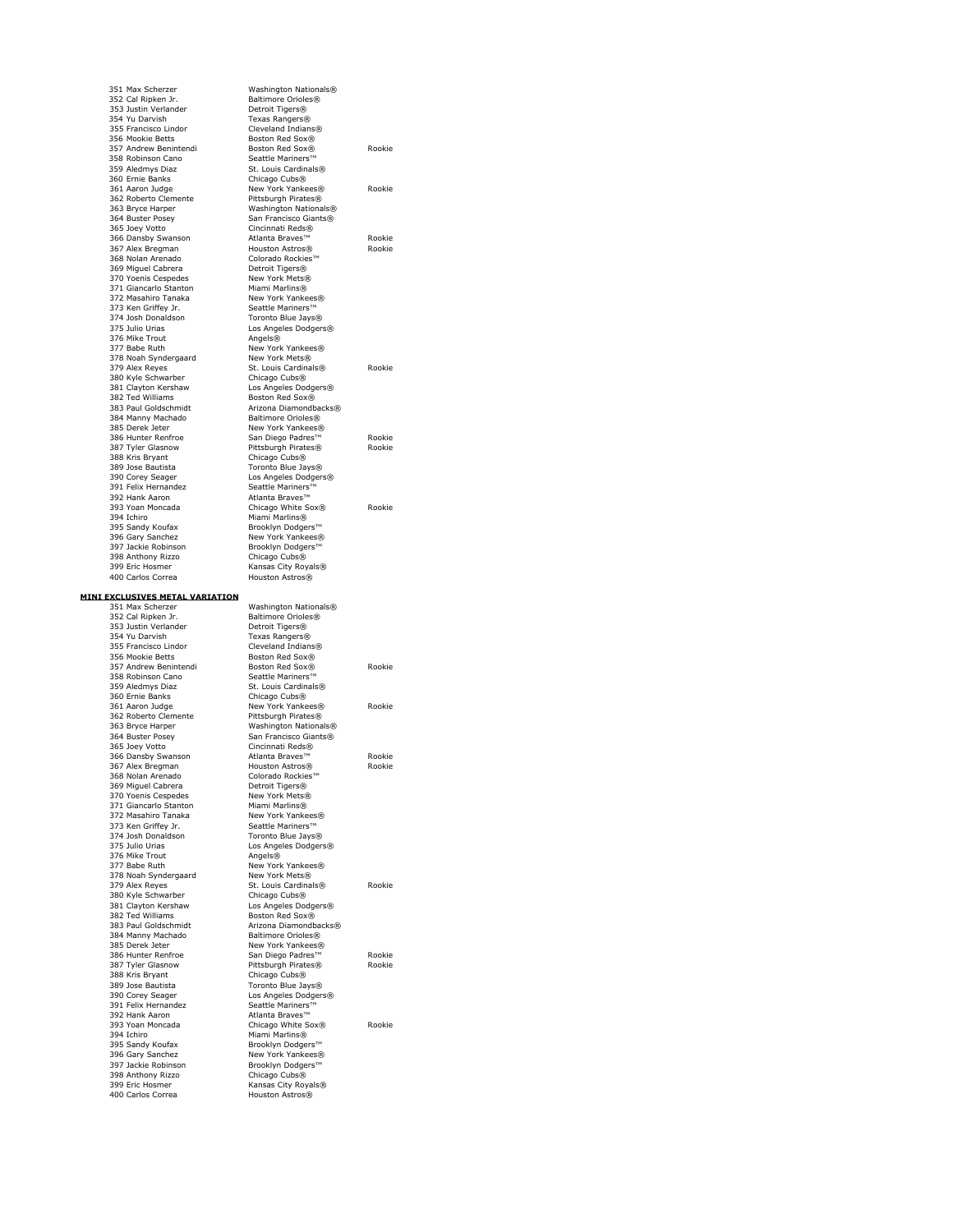### **INSERT**

**WHAT A DAY**<br>WAD-1 Kris Bryant<br>WAD-2 Buster Pose WAD-1 Kris Bryant Chicago Cubs® WAD-2 Buster Posey San Francisco Giants® WAD-3 Hank Aaron Atlanta Braves™ WAD-4 Chris Sale Chicago White Sox® WAD-5 Anthony Rizzo Chicago Cubs®<br>WAD-6 Nolan Ryan Chicago Chicago Cubs® WAD-7 Dansby Swanson Atlanta Braves™ Rookie<br>WAD-8 Aledmys Diaz St. Louis Cardinals® wab-8 Aledmys Diaz St. Louis Cardinals®<br>
WAD-9 David Price Boston Red Sox® WAD-9 David Price Boston Red Sox®<br>WAD-10 Dustin Pedroia Boston Red Sox® WAD-10 Dustin Pedroia Boston Red Sox® Rookie<br>WAD-11 Ryan Braun Milwaukee Brewers™ wan a belangriis and the Milwaukee Brewers™<br>WAD-11 Ryan Braun Milwaukee Brewers™<br>WAD-12 Roger Maris Mew York Yankees® WAD-12 Roger Maris New York Yankees®<br>WAD-13 Jose Canseco Cakland Athletics™ WAD-14 Mike Piazza<br>WAD-15 Brooks Robinson New York Mets® WAD-15 Brooks Robinson Baltimore Orioles®<br>WAD-16 Xander Bogaerts Boston Red Sox® WAD-16 Xander Bogaerts Boston Red Sox®<br>WAD-17 Carlos Correa Houston Astros® WAD-17 Carlos Correa Houston Astros®<br>WAD-18 Masahiro Tanaka New York Yankee WAD-19 Kyle Schwarber Chicago Cubs®<br>WAD-20 George Brett Chicago City Roy<br>WAD-21 Stephen Strasburg Washington Nat WAD-21 Stephen Strasburg Washington Nationals®<br>
WAD-22 Honus Wagner Pittsburgh Pirates®<br>
WAD-23 Kenta Maeda Los Angeles Dodgers® WAD-22 Honus Wagner Pittsburgh Pirates® WAD-23 Kenta Maeda Los Angeles Dodgers® WAD-24 Carl Yastrzemski Boston Red Sox®<br>WAD-25 Andrew McCutchen Pittsburgh Pirates WAD-26 Frank Thomas Chicago White Sox®<br>WAD-27 Mike Trout Chicago Angels® WAD-27 Mike Trout **Angels®**<br>WAD-28 Daniel Murphy **Angels®** WAD-28 Daniel Murphy Washington Nationals®<br>
WAD-29 Sandy Koufax Los Angeles Dodgers®<br>
WAD-30 Carlos Gonzalez Colorado Rockies™ WAD-29 Sandy Koufax Los Angeles Dodgers® WAD-30 Carlos Gonzalez Colorado Rockies™ WAD-31 Matt Kemp Atlanta Braves™ WAD-32 Lou Gehrig New York Yankees® WAD-33 Nolan Arenado Colorado Rockies™<br>WAD-34 Yu Darvish Colorado Texas Rangers® WAD-34 Yu Darvish Texas Rangers® WAD-35 Jose Bautista Toronto Blue Jays® WAD-36 George Springer Houston Astros® WAD-38 Chris Davis Baltimore Orioles®<br>WAD-39 John Smoltz Baltimore Atlanta Braves™ WAD-39 John Smoltz **Atlanta Braves™**<br>WAD-39 John Smoltz Atlanta Braves™<br>WAD-40 Gary Sanchez New York Yankee WAD-40 Gary Sanchez<br>
WAD-41 Eric Hosmer Kansas City Royals®<br>
WAD-42 Francisco Lindor Cleveland Indians® WAD-41 Eric Hosmer Kansas City Royals® WAD-42 Francisco Lindor Cleveland Indians® WAD-43 Adrian Beltre Texas Rangers® WAD-44 Pedro Martinez Boston Red Sox® WAD-45 Clayton Kershaw Los Angeles Dodgers®<br>WAD-46 Chipper Jones Atlanta Braves™ WAD-46 Chipper Jones Atlanta Braves™<br>WAD-47 Ted Williams Boston Red Sox® WAD-48 Albert Pujols<br>WAD-49 Wil Myers WAD-49 When Wandels Magels®<br>WAD-49 Wil Myers San Diego Padres™<br>WAD-50 Trea Turner Washington National<br>WAD-51 Joey Votto Sincinnati Reds® WAD-50 Trea Turner Washington Nationals® WAD-51 Joey Votto Cincinnati Reds® WAD-52 David Dahl Colorado Rockies™ Rookie<br>WAD-53 Robinson Cano Seattle Mariners™ WAD-54 Ozzie Smith St. Louis Cardinals<sup>®</sup><br>WAD-55 David Wright St. New York Mets® WAD-55 David Wright<br>WAD-56 Don Mattingly WAD-56 Don Mattingly New York Yankees®<br>WAD-57 Noah Syndergaard New York Mets® WAD-57 Noah Syndergaard<br>WAD-58 Corey Seager wab-58 Corey Seager Los Angeles Dodgers®<br>WAD-58 Corey Seager Los Angeles Dodgers®<br>WAD-59 Andrew Benintendi Boston Red Sox® WAD-59 Andrew Benintendi Boston Red Sox® Rookie<br>WAD-60 Ty Cobb Detroit Tigers® WAD-61 Greg Maddux **Atlanta Braves™**<br>WAD-62 David Ortiz **Atlanta Braves**™ WAD-62 David Ortiz Boston Red Sox®<br>WAD-63 Reggie Jackson New York Yankee WAD-63 Reggie Jackson New York Yankees®<br>WAD-64 Adam Jones New Baltimore Orioles® WAD-64 Adam Jones<br>WAD-65 Yoenis Cespedes New York Mets® WAD-66 Justin Verlander Detroit Tigers®<br>WAD-67 Mookie Betts Boston Red Sox<br>WAD-68 Max Scherzer Washington Nat WAD-68 Max Scherzer Washington Nationals®<br>WAD-69 Johnny Bench Cincinnati Reds® wap - Fight Cincinnati<br>WAD-69 - Johnny Bench<br>WAD-70 - Troy Tulowitzki WAD-70 Troy Tulowitzki Toronto Blue Jays®<br>WAD-70 Troy Tulowitzki Toronto Blue Jays®<br>WAD-71 Matt Carnenter St Louis Cardinals® WAD-71 Matt Carpenter St. Louis Cardinals®<br>WAD-72 Fdwin Fncarnacion Toronto Blue Jays® WAD-72 Fedwin Encarnacion Foronto Blue Jays®<br>WAD-72 Edwin Encarnacion Toronto Blue Jays®<br>WAD-73 Ken Griffev Jr. Seattle Mariners™ WAD-73 Ken Griffey Jr. Seattle Mariners<br>
WAD-74 Miguel Cabrera Detroit Tigers®<br>
WAD-75 Randy Johnson Arizona Diamond WAD-74 Miguel Cabrera Detroit Tigers® WAD-75 Randy Johnson Arizona Diamondbacks® WAD-76 Jake Arrieta Chicago Cubs® WAD-77 Felix Hernandez Seattle Mariners™ WAD-78 Manny Machado Baltimore Orioles® WAD-79 Freddie Freeman Atlanta Braves™ WAD-80 Derek Jeter New York Yankees®<br>WAD-81 Addison Russell Chicago Cubs® WAD-81 Addison Russell Chicago Cubs®<br>WAD-82 Ernie Banks Chicago Cubs® WAD-82 Ernie Banks Chicago Cubs® WAD-83 Bryce Harper Washington Nationals® WAD-85 Corey Kluber Cleveland Indians®<br>WAD-86 Roberto Clemente Pittsburgh Pirates®<br>WAD-87 Ichiro Seattle Mariners™ WAD-86 Roberto Clemente Pittsburgh Pirates® WAD-87 Ichiro Seattle Mariners™ WAD-88 Babe Ruth Boston Red Sox®<br>WAD-89 Roger Clemens New York Yankee WAD-89 Roger Clemens New York Yankees®<br>WAD-90 Jackie Robinson Rrooklyn Dodgers™ WAD-90 Jackie Robinson Brooklyn Dodgers™ WAD-92 Javier Baez<br>WAD-93 Josh Donaldson Toronto Blue Ja<br>WAD-94 Alex Bregman Houston Astros WAD-93 Josh Donaldson Toronto Blue Jays® WAD-94 Alex Bregman Houston Astros® Rookie WAD-95 Byron Buxton Minnesota Twins®<br>WAD-96 Julio Urias Museum Los Angeles Dodge war - How - How - How - How - House - House - House - Los Angeles Dodgers®<br>WAD-97 - Jacob deGrom - Mew York Mets® wAD-97 Jacob deGrom New York Mets®<br>WAD-98 Giancarlo Stanton Miami Marlins® Succo decironi WAD-99 Mark McGwire **Oakland Athletics**<br>WAD-100 Paul Goldschmidt **Object Arizona Diamondh** 

WAD-6 Nolan Ryan Texas Rangers® Oakland Athletics™ New York Yankees® Kansas City Royals® Pittsburgh Pirates® Kansas City Royals® Seattle Mariners™ Detroit Tigers® New York Mets® Boston Red Sox® Baltimore Orioles® Houston Astros® Arizona Diamondbacks®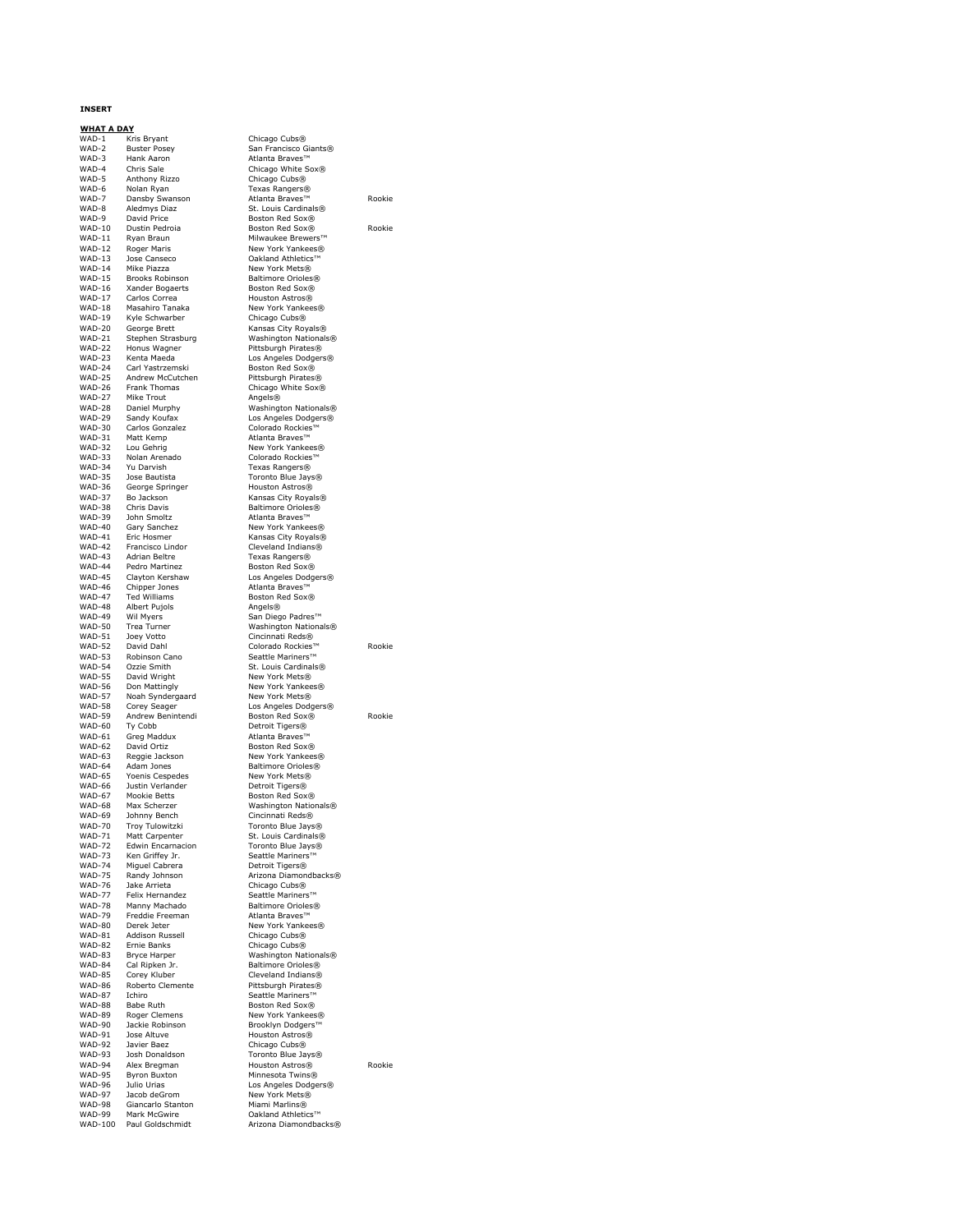### **WORLDS FAIR**

| $WF-1$       | Life Savers Parachute Jump | New York World's Fair         |
|--------------|----------------------------|-------------------------------|
| $WF-2$       | X-Rav Machine              | Pan-American Exposition       |
| $WF-3$       | The Atomium                | Expo '58                      |
| $WF-4$       | The Great Wharf            | World's Columbian Exposition  |
| $WF-5$       | Westinghouse Tower         | New York World's Fair         |
| $WF-6$       | <b>Fiffel Tower</b>        | <b>Exposition Universelle</b> |
| $WF-7$       | Diesel Engine              | <b>Exposition Universelle</b> |
| $WF-8$       | Facsimile Machine          | The Great Exhibition          |
| $WF-9$       | Sunsphere                  | 1982 World's Fair             |
| $WF-10$      | Conical Pendulum Clock     | <b>Exposition Universelle</b> |
| $WF-11$      | Space Needle               | Century 21 Exposition         |
| <b>WF-12</b> | Unisphere                  | 1964/1965 World's Fair        |
| <b>WF-13</b> | Solar Generator            | <b>Exposition Universelle</b> |
| <b>WF-14</b> | Monorail                   | Centennial Exposition         |
| <b>WF-15</b> | Ferris Wheel               | World's Columbian Exposition  |
| WF-16        | Biosphere                  | Expo 67                       |
| <b>WF-17</b> | Statue of Liberty          | <b>Exposition Universelle</b> |
| <b>WF-18</b> | Statue of the Republic     | World's Columbian Exposition  |
| <b>WF-19</b> | Habitat 67                 | Expo 67                       |
| <b>WF-20</b> | Telephone                  | Centennial Exposition         |

# **SPORT FISH AND FISHING LURES** SFL-1 Northern Pike SFL-2 Walleye

| SFL-2         | Walleye                |
|---------------|------------------------|
| SFL-3         | Bluegill               |
| SFL-4         | Bass                   |
| SFL-5         | Salmon                 |
| SFL-6         | Largemouth Bass        |
| SFL-7         | Trout                  |
| SFL-8         | <b>Rainbow Trout</b>   |
| SFL-9         | Tarpon                 |
| SFL-10        | Redfish                |
| $SFL-11$      | Spotted Sea Trout      |
| SFL-12        | Grouper                |
| SFL-13        | Sailfish               |
| SFL-14        | <b>Giant Trevally</b>  |
| SFL-15        | Bluefin Tuna           |
| SFL-16        | Yellowfin Tuna         |
| SFL-17        | Dorado (Mahi Mahi)     |
| <b>SFL-18</b> | Wahoo                  |
| SFL-19        | Barracuda              |
| <b>SFL-20</b> | <b>Smallmouth Bass</b> |
|               |                        |

# **REVOLUTIONARY BATLLE**

| $RB-1$       | Battle of Lexington            |
|--------------|--------------------------------|
| $RB-2$       | Battle of Bunker Hill          |
| $RB-3$       | Battle of Quebec               |
| $RB-4$       | Battle of Long Island          |
| RB-5         | Battle of Trenton              |
| RB-6         | Battle of Princeton            |
| <b>RB-7</b>  | Surrender of General Burgovne  |
| $RB-8$       | <b>Battle of Cowpens</b>       |
| $RB-9$       | Battle of Guilford Court House |
| <b>RB-10</b> | Battle of the Chesapeake       |

# **MINI HORSE IN THE RACE** HR-1 Friesian Horse

| $ - -$       |                                |
|--------------|--------------------------------|
| $HR-2$       | Exmoor Pony                    |
| $HR-3$       | Shetland Pony                  |
| $HR-4$       | American Quarter Horse         |
| $HR-5$       | Camarque Horse                 |
| $HR-6$       | American Miniature Horse       |
| $HR-7$       | Grayson Highland Pony          |
| $HR - 8$     | Palomino Horse                 |
| $HR-9$       | Belgian Horse                  |
| $HR-10$      | Bavarian Warmblood Horse       |
| HR-11        | East Bulgarian Horse           |
| HR-12        | Clydesdale Horse               |
| HR-13        | Arabian Horse                  |
| $HR-14$      | Shire Horse                    |
| <b>HR-15</b> | Andalusian Horse               |
| HR-16        | Barb Horse                     |
| <b>HR-17</b> | Marwari Horse                  |
| <b>HR-18</b> | Scandinavian Coldblood Trotter |
| HR-19        | Arabian Berber Horse           |
| HR-20        | Bosnian Pony                   |
| <b>HR-21</b> | Percheron Horse                |
| <b>HR-22</b> | Ardennais Horse                |
| <b>HR-23</b> | Mustang Horse                  |
| <b>HR-24</b> | Pinto Horse                    |
| HR-25        | Norwegian Fjord Horse          |

# **MINI WORLDS DUDES**

| WD-1         | Surgeon Dude               |
|--------------|----------------------------|
| $WD-2$       | Conductor Dude             |
| $WD-3$       | Pilot Dude                 |
| $WD-4$       | Polo Dude                  |
| WD-5         | <b>Traffic Cop Dude</b>    |
| $WD-6$       | Hunting Guide Dude         |
| WD-7         | Deep Sea Dude              |
| $WD-8$       | Scholar Dude               |
| $WD-9$       | Japanese Sumo Dude         |
| $WD-10$      | Algerian Lawyer Dude       |
| <b>WD-11</b> | <b>Tennis Dude</b>         |
| WD-12        | New York Ferreter Dude     |
| WD-13        | Tunisian Editor Dude       |
| $WD-14$      | Packer Dude                |
| $WD-15$      | Barber Dude                |
| $WD-16$      | Chef Dude                  |
| $WD-17$      | Newsboy Dude               |
| $WD-18$      | Egyptian Sultan Dude       |
| $WD-19$      | German Snow Patrol Dude    |
| <b>WD-20</b> | English Chimney Sweep Dude |
| $WD-21$      | Chilean Sailor Dude        |
| WD-22        | University Track Dude      |